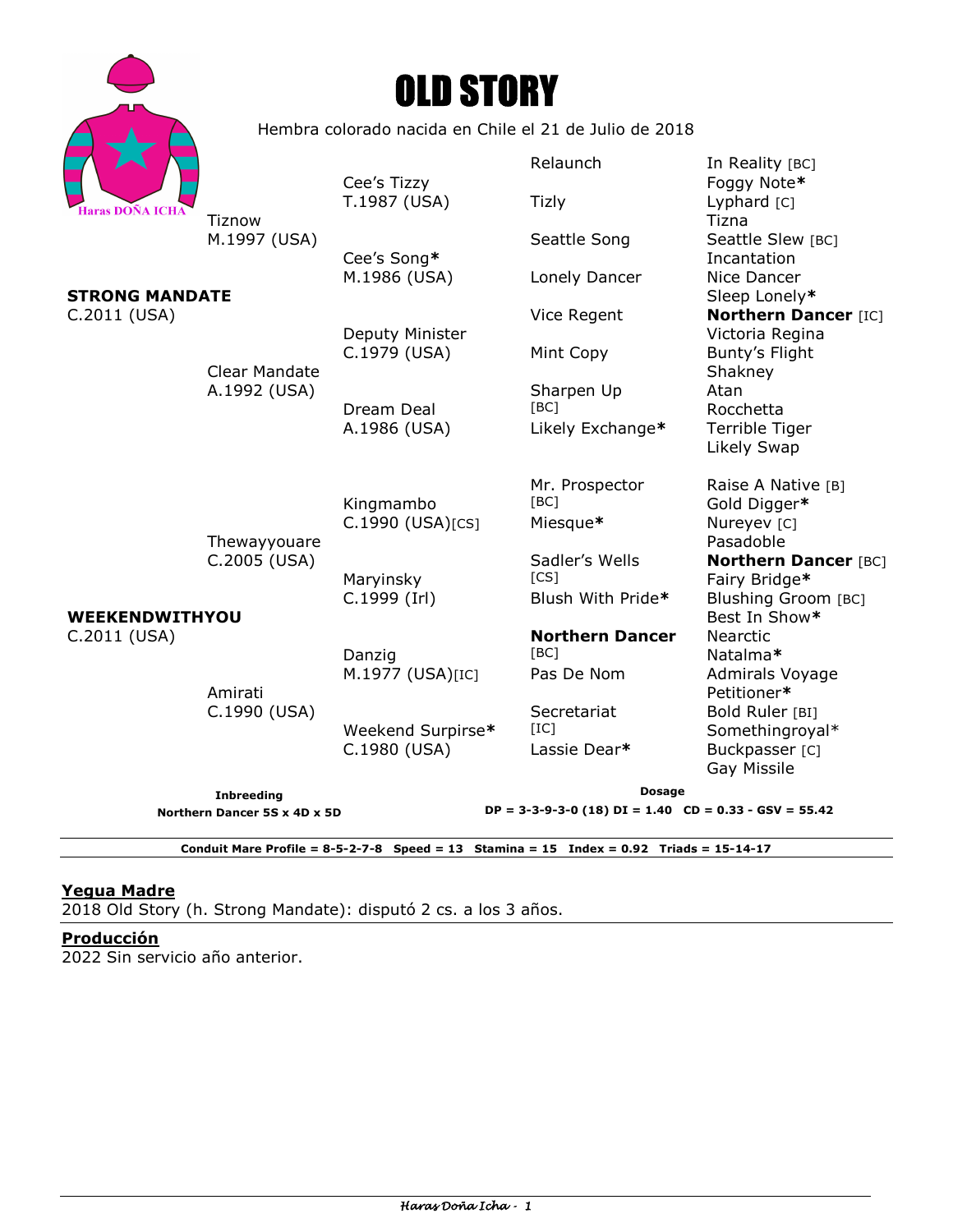## **LINEA PATERNA**

**STRONG MANDATE** (**2009**). Ganó 2 cs. a los 2 años en 8 actuaciones en USA, incl. Hopeful S **(Gr.1)**; 2° Southwest S; 3° Breeders' Cup Juvenile **(Gr.1)**; 4° Rebels S **(Gr.3)**. US\$ 529,566.

Es padre en USA de **GOTTA BE STRONG** (6 cs. a los 2 y 3 años, incl. New Start Stakes), **MARYANORGINGER** (2 cs., incl. Astoria Stakes), **BLUE MOUNTAIN BELL** (4 cs. en USA, incl. CTBA Lassie Stakes; 2ª Gold Rush Futurity), **YUCATAN** (cl. Dilic**-Gr.2**; 4° cl. Campeonato Juvenil**-Gr.1**, Méx), **Aegean Sea**, **Policy**, **Risky Mandate**, **Sally Strong**, **Strong Odor**, **Strong Will**, etc….

En Chile, es padre de **TOP QUEEN** (2 cs., incl. cl. Arturo Lyon Peña**-Gr.1**), **FREE MANDATE** (cls. Gran Premio Criadores-Marcel Zarour Atanacio**-Gr.2**, Domingo 2° Herrera Martínez**-Gr.2**, Copa Jackson**-Gr.2**, Top Lek; 4° cls. Tanteo De Potrillos**-Gr.1**, St. Leger**-Gr.1**, Guillermo Del Pedregal Herrera**-L**), **RAGAZZA DI PARMA** (cl. Alberto Vial Letelier**-L**; 3ª cl. Selección de Potrancas**-Gr.3**), **SESENTA Y MEDIO** (cl. Ignacio Urrurita de la Sotta**-L**; 2° cl. El Ensayo**-Gr.1**), **MY DAD** (cls. Resistiré, Puente Lusitania, Avenida San Martín, Palacio Rioja; 2° cls. Luis Vera Calderón y Luis Vera Giannini**-L**, Trotamondo, Esperanza, Primavera, Barrio Chorrillos; 3° cls. Quintavisión, Carlos Aguiar, Palacio Carrasco), **KOPERNIK** (cl. Valparaíso Sporting Meeting; 2° cl. Criterium Potrillos; 3° cl. Carlos Alvarez Condarco), **CAFÉ RISTRERO** (4 cs., incl. cl. Daniel J. Lyon Amenabar), **ROGUE NATION** (cls. Valparaíso Sporting Club-HCH, Ernani Parodi Madariaga; 2ª cl. Haras De Chile-Marcel Zarour Atanacio **-Gr.2**, Carlos Raby y Víctor Raby**-L**; 3ª cl. Alberto Solari Magnasco**-Gr.1**, Gran Premio Criadores-Salvados Hess Riveros**-Gr.2**), **Strong Daikiri** (2 cs. a los 3 años; 2° cl. Cencerro; 3° cls. Criterium Potrillos, Juan Luis Edwards Sanfuentes), **Bala Rápida** (4 cs.; 3° en su debut en el cl. Federico C. Prain), **Strong Black** (6 cs.; 3° cls. Policía de Investigaciones PDI, Liga Maritima De Chile), **Sud Americano** (5 cs.; 3° cl. Avenida España; 4° cl. Alfredo L.S. Jackson**-Gr.3**), **Panda Express** (5 cs.; 3° cl. Club Hípico De Santiago-HCH; 4° cl. Víctor Matetic Fernández**-Gr.3**), **Strong Stella** (ganadora a los 3 años; 2ª cl. Valparaíso Sporting Club-HCH), Grande Ite (ganadora en su debut a los 2 años; 4ª cl. Selección De Potrancas**-Gr.3**), Broken Dreams (**invicta** en 2 actuaciones a los 3 años. Exp. a USA, 2020), Secret's Grace (ganadora en su debut a los 2 años; 4ª cl. Club De Polo Y Equitación San Cristóbal), etc…

## **LINEA MATERNA**

### **1ª madre**

2011 Weekendwithyou (h. Thewayyouare): no corrió en USA. Importada en 2015. Madre de:

- 2015 Jurere (h. Take Charge Indy): 6 figs. en 7 actuaciones en USA. US\$ 18,950. Madre de: 2020 Jer D (m. Destin):
- 2016 She's All (h. Bodemeister): importada en el vientre. Disputó 2 cs. a los 3 años. En la reproducción.
- 2018 Old Story (h. Strong Mandate): **ver arriba**.

# **2ª madre**

90 Amirati (h. Danzig): ganadora en 5 actuaciones en Inglaterra. US\$ 5.459. Es hermana materna de **A.P. INDY** (*Caballo del Año. Campéon Mayor, 1992 en USA*. **Padrillo Lider**), **SUMMER SQUALL**  (Preakness Stakes**-Gr.1**. **Padrillo**), **WELCOME SURPRISE (Gr.3)**, Weekend Storm (madre de **COURT VISION**, **SMART SURPRISE**). Madre de:

- 95 **Festival Song** (h. Irish River): fig. en Inglaterra, incl. 2ª Silver Flash Stakes; 3ª Rockingham Handicap. US\$ 23.131. Madre de ganadores.
- 96 Almond Essence (h, Seattle Skle): no corrió en USA. Exportada a Australia. Madre de:
	- 04 **EGO'S DARE** (cast. Hussonet): 6 cs. en Australia, incl. Travel TheWorld Hall Mark Stakes; 3º TCL Electronics QTC Cup **(Gr.2)**, IPG Print W. J. Healy Stakes **(Gr.3)**, Strongbow Spark Falvelon Handicap, Razor Sharp Stakes. AUS\$ 312,675.
	- 05 Flavoured (h. Hussonet): 3 cs. en 8 actuacioens en Australia. AUS\$ 22,600. Madre de:
		- 11 **Aerobar** (h. Flying Spur): 2 cs. en Australia; 3ª Lonhro Oplate **(L)**. AUS\$ 128,109.
		- 13 **HONESTY PREVAILS** (h. Redoute's Choise): ganadora en su debut en Australia del ATC Widden Stakes **(Gr.3)**; 4ª Reisiling Stakes **(Gr.2)**. AUS\$ 240,375. Madre de:
			- 18 **PROFONDO** (m. Deep Impact): 2 c. en Australia, incl. ATC Spring Champion Stakes **(Gr.1)**; 2° ATC Gloaming Stakes **(Gr.3)**. AUS\$ 638,750.
- 98 Jendalawi (m. Quiet American): 2 cs. en USA. US\$ 30,696.
- 99 Quiet Weekend (h. Quiet American): ganadora en USA. US\$ 15,000. Madre de:
	- 04 Step In Line (m. Giant's Causeway): ganador en USA. US\$ 16,854.
	- 09 Classic Corinthian (cast. Corinthian): 5 cs. en USA. US\$ 58,586.
	- 11 Rum Point (m. Malibu Moon): ganador en USA. US\$ 104,730.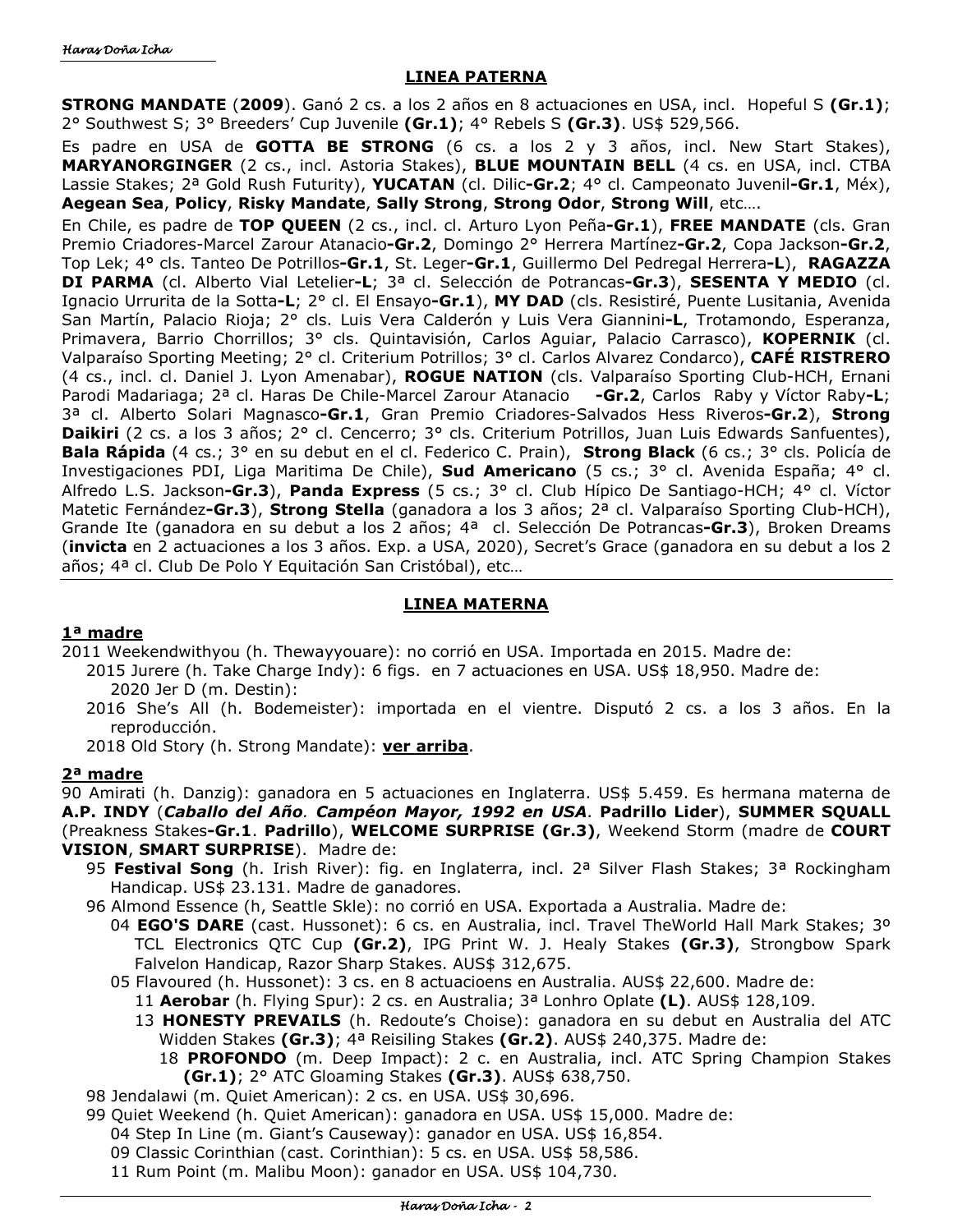- 00 Amber Myth (h. Holy Bull): disputó 5 cs. en USA. Importada en 2014. Madre de:
	- 07 Truly A Myth (h. Yes It's True): 4 cs. en USA. US\$ 96,377. En la reproducción.
	- 08 Brooklyn Legend (cast. Congrats): 2 cs. en USA.US\$ 45,012.
	- 09 Conzig (h. Congrats): 2 cs. en USA. US\$ 45,012.
	- 10 Myth Master (cast. Master Command): 2 cs. en USA. US\$ 62,018.
	- 13 Blue World (h. Eddington): importada en 2014. Figs. en Chile.
	- 14 Amber Moon (h. Malibu Moon): disputó 2 cs. en Chile. En la reproducción.
- 01 Through Endeavour (cast. Gulch): ganador en USA. US\$ 40,958.
- 02 **Trade Only** (h. Unbridled): 2 cs.; 3ª Hermosa Beach Handicap. US\$ 88.320. Madre de:
	- 10 **MIDNIGHT WATCH** (h. Stormy Atlantic): 3 cs. en 5 actuaciones en USA, incl. Riskaverse Stakes; 4º Lake George Stakes **(Gr.2)**. US\$ 161,620. Madre de ganadores.
	- 11 Think Tank (cast. Bernardini): ganador en USA. US\$ 7,665.
	- 14 **FULLY VESTED** (cast. Discreet Cat): 4 cs. en USA, incl. Aqueduct Turf Sprint Championship Stakes; 3° Belmont Turf Sprint Invitational Stakes **(L)**. US\$ 316,369.
- 04 Raffles Light (h. Gulch): no corrió. Madre de:
- 08 So Tempted (h. Broken Vow): 6 cs. en USA. US\$ 147,228.
- 06 Elusive Surprise (h. Elusive Quality): 3 cs. en USA. US\$ 51,580. Madre de:
	- 12 **SURPRISING SOUL** (cast. Perfect Soul): 7 cs. en USA, incl. Lonwsomw Glory Handicap NSA **(Gr.1)**, National Hunt Cup Hurdle **(Gr.3)**, Marcellus Frost Champion Hurdle Stakes, Michael G. Walsh Novice Stakes; 2° Calvin Houghand Iroquoiw Hurdle Stakes-NSA **(Gr.1)**, Foxbrook ChampionHurdle Stakes; 3° Jonathan Kaiser Novice Stakes. US\$ 380,440.
	- 14 **SURPRSINGLYPERFECT** (cast. Perfect Soul): 9 cs. en USA, incl. Con Jackson Stakes, 2 veces. US\$ 118,338.
- 09 Harlan's Weekend (cast. Harlan's Holiday): ganador en USA. US\$ 8,021.
- 10 Unabiding Citizen (cast. Proud Citizen): 5 cs. en USA. US\$ 75,901.
- 11 Weekendwithyou (h. Thewayyouare): **ver arriba**.

# **3ª madre**

80 **WEEKEND SURPRISE** (h. Secretariat): [Reine Des Meres]. *Broodmare of The Year in USA, 1992*. Ganadora de 7 cs., incl. Schuylerville Stakes **(Gr.3)**, Golden Rod Stakes **(Gr.3)**, Pocahontas Stakes; 2ª La Canada Stakes **(Gr.1)**, El Encino Stakes **(Gr.3)**, Rosedale S, Cumberland H, Pleasant Hill Stakes; 3ª Frizette Stakes **(Gr.1)**, Matron Stakes **(Gr.1)**, Santa Margarita Invitational H **(Gr.1)**, Delaware Handicap **(Gr.1)**, Long Look Stakes **(Gr.2)**, Black Eyed Susan S **(Gr.2)**, La Troienne Stakes. US\$ 402.892. Madre de:

- 87 **SUMMER SQUALL** (m. Storm Bird): 13 cs., incl. Preakness Stakes **(Gr.1)**, Hopeful Stakes **(Gr.1)**, Pennsylvania Derby **(Gr.2)**, Blue Grass Stakes **(Gr.2)**, Saratoga Special Stakes **(Gr.2)**, Jim Beam Stakes **(Gr.2)**, Fayette Handicap **(Gr.2)**, Bashford Manor Stakes **(L)**, Kentucky Breeders' Cup Stakes; 2º Kentucky Derby**(Gr.1)**, Pimlico Special H **(Gr.1)**, Washington Park Handicap **(Gr.2)**, Swale S **(Gr.3)**. US\$ 1.844.282. **Padrillo**.
- 88 **Honor Grades** (m. Danzig): 5 cs.; 2º Derby Trial Stakes **(Gr.3)**; 3º Kentucky Jockey Club Stakes **(Gr.3)**, Iroquois Stakes **(Gr.3)**. US\$ 173.953. **Padrillo**. Murió, 2002.
- 89 **A.P. INDY** (m. Seattle Slew): *Caballo del Año. Campéon Mayor, 1992 en USA*. Ganador de 8 cs. en 11 actuaciones, incl. Hollywood Futurity **(Gr.1)**, Breeders' Cup Classic **(Gr.1)**, Belmont Stakes **(Gr.1)**, Santa Anita Derby **(Gr.1)**, San Rafael Stakes **(Gr.2)**, Peter Pan Stakes **(Gr.2)**; 3º Jockey Club Gold Cup Stakes **(Gr.1)**. US\$ 2.979.815. **Padrillo Líder**.
- 90 Amirati (h. Danzig): **ver arriba**.
- 92 Weekend Storm (h. Storm Bird): no corrió. Murió, 2009. Madre de:
	- 97 **GARCIA MARQUEZ** (cast. Gulch): ganador en 4 actuaciones en Inglaterra; y 6 cs. en Hong Kong, incl. Queen Mother's Cup, Centenary Vase; 2º Hong Kong Champions & Chater Cup. US\$ 804.449.
	- 02 **City Weekend** (m. Carson City): 8 cs.; 2º Vincent A. Moscarelli Memorial Stakes **(L)**. US\$ 270.273. **Padrillo**.
	- 03 **LORD SNOWDON** (cast. Seeking The Gold): 8 cs., incl. Paumonok Handicap; 2º General George Breeders' Cup Handicap; 3º Metropolitan Handicap **(Gr.1)**; 4º Donald LeVine Memorial Handicap. US\$ 421.810.
	- 04 **SMART SURPRISE** (h. Smart Strike): 7 cs., incl. Hendrie Stakes **(Gr.3)**, Bessarabian Stakes, Chou Croute Handicap, Hill'N'Dale S, Ontario Matron Stakes; 2ª Whimsical Stakes **(Gr.3)**; 3ª Bessarabian Stakes, Belle Mahone Stakes. US\$ 508,709. Madre de:

13 **MOONLIT PROMISE** (h. Malibu Moon): 8 cs. en Canadá, incl. Bessarabian Stakes **(Gr.2)**, dos veces, Ontario Fashion Stakes **(Gr.3)**, La Lorgnette Stakes, Sweet Briar Too Stakes, dos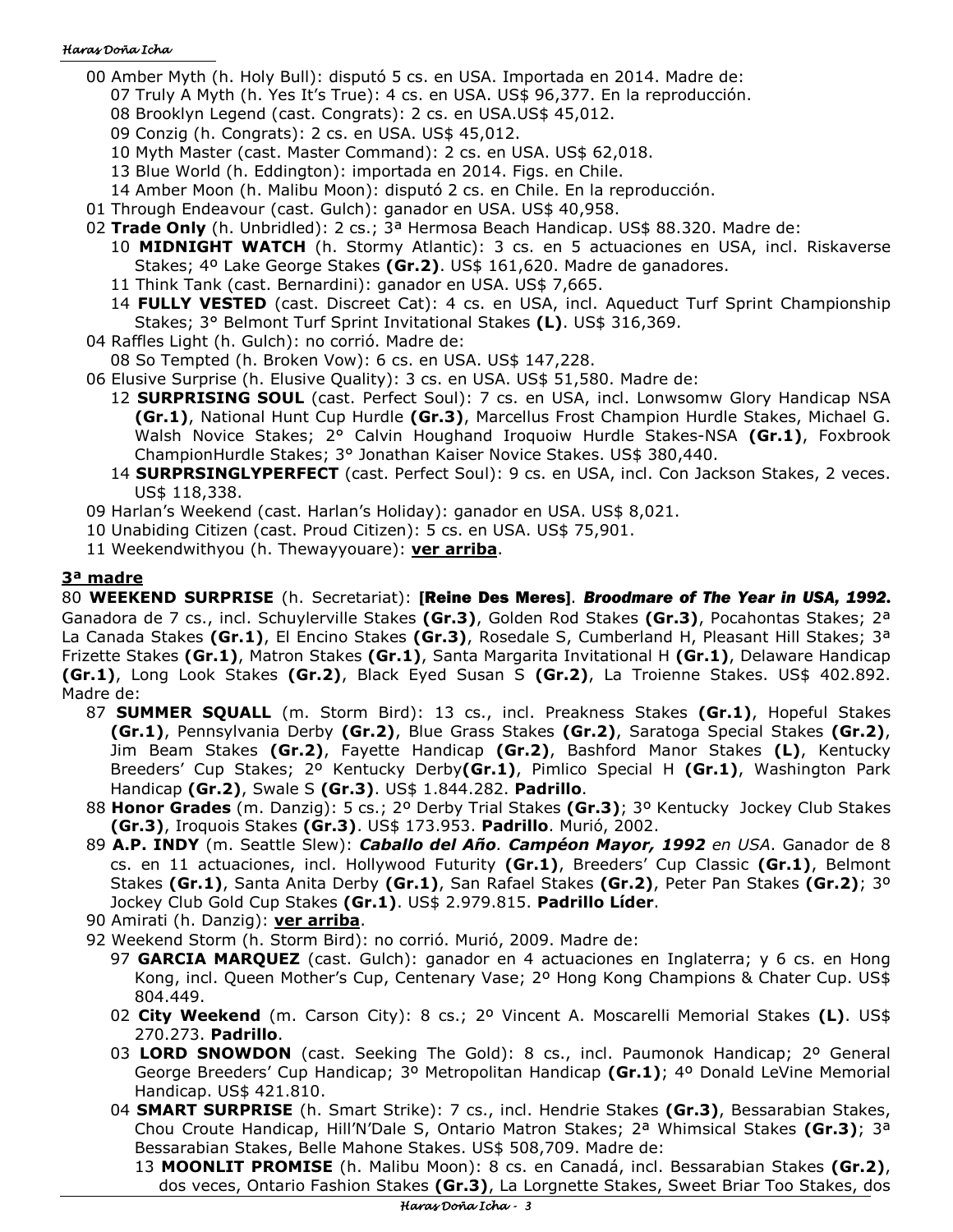veces; 2ª Whimsical Stakes **(Gr.3)**, Duchess Stakes; 3ª Hendrie Stakes **(Gr.3)**, Ontario Fashion Stakes **(Gr.3)**. US\$ 507,462.

- 05 **COURT VISION** (m. Gulch): 9 cs., incl. Breeders' Cup Mile **(Gr.1)**, Shadwell Turf Mile Stakes **(Gr.1)**, Hollywood Derby **(Gr.1)**, Gulfstream Park Turf Handicap **(Gr.1)**, Woodbine Mile Stakes **(Gr.1)**, Remsen Stakes **(Gr.2)**, Jamaica Handicap **(Gr.2)**, Iroquois Stakes **(Gr.3)**; 2º Maker's Mark Mile **(Gr.1)**, Woodford Reserve Turf Classic **(Gr.1)**, Virginia Derby **(Gr.2)**; 3º Wood Memorial Stakes **(Gr.1)**, Woodford Reserve Turf Classic **(Gr.1)**, Gulfstream Park Turf Handicap **(Gr.2)**, Fountain of Youth Stakes **(Gr.2)**. US\$ 3.741.802. **Padrillo** en USA y Chile.
- 06 **Weekend Strike** (h. Smart Strike): 2 cs.; 2ª Sweetest Chant Stakes. US\$ 83.826. Madre de: 15 **SIZZLING** (h. Galileo): 3 cs en Irlanda, incl. Give Thanks Stakes **(Gr.3)**, Winnie Roe Stakes **(L)**; 2ª Stanerra Stakes **(Gr.3)**, C.L. & M.F. Weld Park Stakes **(Gr.3)**; 3ª Munster Oaks **(Gr.3)**, Silver Stakes **(L)**, Naas Oaks Trial **(L)**. £ 118,445.
- 07 **Hailstone** (m. City Zip): 2 cs.; 2º Connaught Cup Stakes **(Gr.2)**; 3º Nijinsky Stakes **(Gr.2)**, Sky Classic Stakes **(Gr.2)**, Pan American Stakes **(Gr.2)**, John's Call Stakes. US\$ 271.771.
- 93 **Weekend In Seattle** (h. Seattle Slew): 3 cs.; 3ª Coaching Club American Oaks **(Gr.1)**, Florida Oaks **(Gr.3)**. US\$ 147.245. Madre de:
	- 98 Weekend Gold (h. Seekig The Gold): 2 cs. en USA. US\$ 83,941. Madre de:
		- 06 Levavitsa (h. Awesome Again): no corrió en USA. Exportada a Rusia. Madre de:
			- 17 **LETNYAYA NOCH** (h. Incandescent Star): 3 cs. en Rusia, incl. Russian Oaks **(Gr.1)**, Kuban River Stakes **(Gr.2)**, Fillie Trial Stakes **(Gr.3)**; 2ª 2yo Grand Prix **(Gr.1)**, Struna Stakes **(Gr.3)**, Analogichnaya Stakes-1000 Guineas **(Gr.2)**; 3ª South Of Russian Grand Prix **(Gr.1)**. RUB 1,417,400.

18 **LADANKA** (h. Quiet Money): 2 cs. en Rusia, incl. Volga River Stakes **(Gr.3)**.

- 04 Sky Beam (h. Kingmambo): disputó 7 cs. en Inglaterra. Madre de:
	- 09 **SKY KINGDOM** (m. Empire Maker): 6 cs. en USA, incl. Tokyo City Cup Stakes **(Gr.3)**, 2 veces, American Flag Stakes; 2º Cougar II Handicap **(Gr.3)**, dos veces; 3º Hollywood Gold Cup Handicap **(Gr.1)**, Brooklyn Invitational Stakes **(Gr.2)**, Cougar II Handicap **(Gr.3)**. US\$ 532.122.
- 05 **MAMBO IN SEATTLE** (m. Kingmambo): 4 cs. en USA, incl. Henry Walton Stakes; 2º Travers Stakes **(Gr.1)**; 3º Tenacious Handicap US\$ 400.741. **Padrillo** en Sudáfrica.
- 97 **WELCOME SURPRISE** (h. Seeking The Gold): 2 cs. en 9 actuaciones, incl. Dogwood Stakes **(Gr.3)**. US\$ 143.574. Madre de:
	- 06 Stormy Welcome (h. Storm Cat): no corrió en USA. Madre de:
		- 13 **Welcoming** (h. Tapit): 3 cs. en USA; 3ª Soaring Softly Stakes, Wild Applause Stakes. US\$ 179,812.
	- 08 Guest House (h. Ghostzapper): ganadora en USA. US\$ 43,041. Madre de:
		- 14 **GUEST SUITE** (cast. Quality Road): 6 cs. en USA, incl. LeComte Stakes **(Gr.3)**, Fifth Season Stakes; 2° Good Lord Stakes; 3° Ben Ali Stakes **(Gr.3)**, Street Sense Stakes, Michael G. Shaefer Memorial Stakes, Praire Bayou Stakes. US\$ 489,800.
- 99 Lassie's Legacy (h. Deputy Minister): ganadora en 8 actuaciones. US\$ 33.370. Madre de:
	- 04 **Aspiring** (h. Seeking The Gold): 2 cs.; 2ª Dearly Precious Stakes; 3ª Bourbonette Breeders' Cup Stakes **(Gr.3)**, Sweetest Chant Stakes. US\$ 125.875.
	- 07 **Happy Week** (h. Distorted Humor): 5 cs.; 3ª Dream Supreme Stakes, Queen Stakes. US\$ 221.376.
	- 11 **Mister Laki** (m. Smart Strike): ganador en Rusia; 2º South Of Russia Grand Prix **(Gr.1)**. RUB 85,000.
- 00 **EAVESDROPPER** (m. Kingmambo): 3 cs., incl. Harvey Arneaukt Memorial Handicap **(L)**; 3º Fall Highweight Handicap **(Gr.3)**. US\$ 167.794. **Padrillo**.
- 01 Mystery Trip (h. Belong To Me): no corrió. Madre de:
	- 06 **Jakonda** (h. Kingmambo): ganadora a los 2 años en Francia; 2ª Prix De Thiberville **(L)**; 3ª Prix De Liancourt **(L)**. € 49,000. Madre de:
		- 12 **CHEMICAL CHARGE** (m. Sea The Stars): 5 cs. en Inglaterra e Irlanda, incl. September Stakes **(Gr.3)**; 2° John Porter Stakes **(Gr.3)**, International Stakes **(Gr.3)**, Silver Stakes **(L)**, Lenebane Stakes **(L)**, Wild Flower Stakes **(L)**; 3° Hardwicke Stakes **(Gr.2)**. Y en Francia 2° Prix Max Sicard **(L)**. £ 272,135.
	- 07 **Gallant Fields** (cast. Smarty Jones): 4 cs.; 2º Queens County Stakes. US\$ 296.982.

**4ª madre**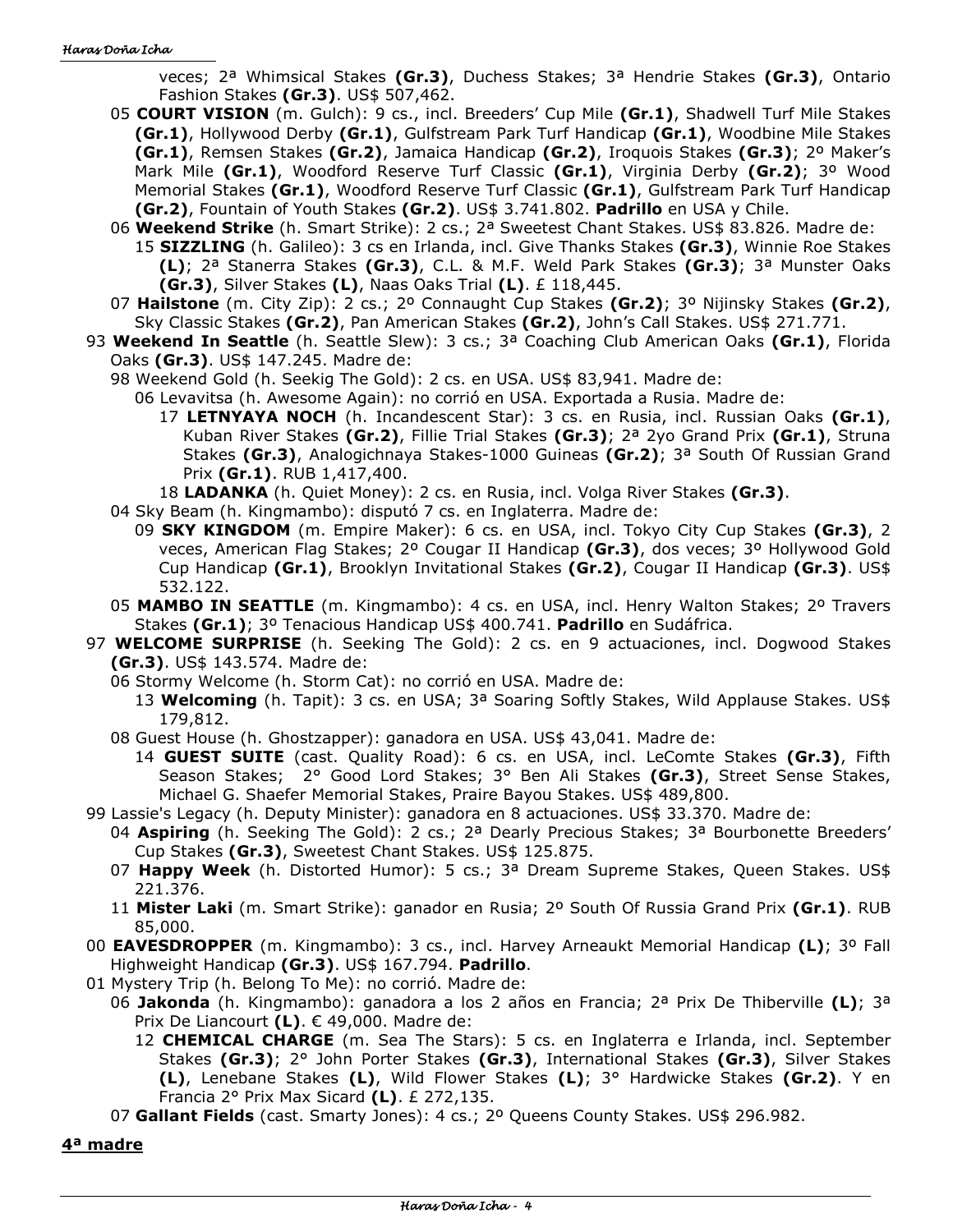74 **LASSIE DEAR** (h. Buckpasser): [Reine des Meres]. Ganadora de 5 cs. a los 2 y 3 años en USA, incl. Villager Stakes **(Gr.3)**, Marica Handicap; 2ª Schuylkill Stakes; 3ª Mata Hari Handicap. US\$ 80.549. Madre de:

- 80 **WEEKEND SURPRISE** (h. Secretariat): **ver arriba**.
- 81 **Lassie's Lady** (h. Alydar): 2 cs. en 10 actuaciones; 3ª Sonneberg Handicap. US\$ 46.903. Madre de:
	- 87 **BITE THE BULLET** (m. Spectacular Bid): 5 cs., incl. Sandford Stakes **(Gr.2)**; 2º Iroquois Stakes **(L)**, Stirrup Cup Handicap, Tri-State Breeders' Cup Handicap; 3º Arlington Washington Futurity **(Gr.1)**, Governor's Handicap **(L)**. US\$ 216.809. **Padrillo** en Australia.
	- 89 **SHUAILAAN** (m. Roberto): 3 cs. en 11 actuaciones en Inglaterra, incl. Winter Hill Stakes; 2º Newmarket Stakes, Quantel Aston Park Stakes; 3º Leicester Mercury Stakes. US\$ 112.155. **Padrillo** en Perú. Murió, 2006.
	- 90 Run For Lassie (h. Fappiano): no corrió. Madre de:
		- 96 **MADISON'S CHARM** (h. Capote): 3 cs., incl. Comely Stakes **(Gr.3)**; 2ª Florida Oaks **(Gr.3)**; 3ª Acorn Stakes **(Gr.1)**. US\$ 202.045. Madre de:
			- 06 Film Charm (h. Langfur): 2 cs. US\$ 88.400. Madre de:
			- 14 **Carlino** (cast. Lemon Drop Kid): 4 cs. en USA; 3° Mr. Sinatra Stakes. US\$ 274,657.
		- 98 **Pebble Island** (m. Deputy Minister): ganador en 6 actuaciones en Inglaterra; 2º Desmond Stakes **(Gr.3)**; 3º Gallinule Stakes **(Gr.3)**. US\$ 36.090.
		- 04 **Bees** (h. Rahy): 2 cs. en 8 actuaciones; 2ª Polly's Jet Stakes. US\$ 105.021. Madre de:
		- 14 **BEE JERSEY** (m Jersey Town): 5 cs. USA, incl. Metropolitan Handicap **(Gr.1)**, Steven Sexton Mile Stakes **(Gr.3)**. Y en Dubai; 2° UAE 2000 Guineas **(Gr.3)**. US\$ 976,292. **Padrillo**.
	- 93 Bering Cruise (h. Danzig): ganadora de 2 cs. a los 3 y 4 años; y 3 figs. en 6 actuaciones en USA. US\$ 52.170. Madre de:
		- 02 **Lieutenant Danz** (m. Gold Fever): 6 cs.; 2º Francis "Jock" Labelle Memorial Stakes **(L)**, Select Stakes; 3º Jimmy Winkfield Stakes **(L)**, City Zip Stakes. US\$ 271.982.
		- 03 West Side Dancer (h. Gone West): ganadora en USA en 8 actuaciones. US\$ 34.831. Madre de:
			- 08 **TRAVELIN MAN** (m. Trippi): 5 cs., incl. Swale Stakes **(Gr.2)**, Sir Shackleton Stakes, dos veces; 2º Hutcheson Stakes **(Gr.2)**, Teddy Drone Stakes, Gulfstream Park Turf Sprint Stakes; 4º Woody Stephens Stakes **(Gr.2)**. US\$ 327.484.
			- 09 **DISCREET DANCER** (m. Discreet Cat): 4 cs. a los 2, 3 y 4 años en 5 actuaciones en USA, incl. Gulfstream Park Handicap **(Gr.2)**; 3º Fasig-Tipton Fountin Of Youth Stakes **(Gr.2)**. US\$ 313.150.
			- 10 **SWEET N DISCREET** (h. Discreet Cat);: 4 cs. en USA, incl. Florida Sunshine Millions Distaff Stakes; 2ª Sabin Stakes **(Gr.3)**. US\$ 366,447. Madre de:
				- 17 **SWEET MELANIA** (h. American Pharoah): 2 cs. a los 2 años en USA, incl. Jesamine S **(Gr.2)**; 2ª P.G. Jonshon S; 3ª Breeders' Cup Juvenille Flllies Turf **(Gr.1)**. US\$ 294,000.
		- 04 Tropical Soldier (cast. Elusive Quality): 5 cs. US\$ 76.922.
		- 06 Bering Home (h. Came Home): importada de USA en 2007. Disputó una carrera a los 3 años en Chile. Madre de:
			- 11 Kardashian (m. Tumblebrutus): 2 cs. a los 3 y 4 años y 3 figs. 2° en 7 actuaciones.
			- 13 Bestial (h. Caesarion): ganadora a los 3 años y 4 figs. en 8 actuaciones. En la reproducción.
			- 18 N.N. (m. Mr Speaker):
	- 98 **Love Me True** (h. Kingmambo): ganadora en Inglaterra; 3ª Killavullan Stakes **(Gr.3)**, Garnet Stakes. US\$ 25.811. Madre de:
		- 04 **DUKE OF MARMALADE** (m. Danehill): *Campeón Mayor en Europa, 2008*. Ganador de 6 cs., en Europa, incl. Tattersalls Gold Cup **(Gr.1)** (Ire), Prix Ganay **(Gr.1)** (Fr), Prince of Wales's Stakes **(Gr.1)** (Ingl), King George VI & Queen Elizabeth Stakes **(Gr.1)** (Ingl), Juddmonte International Stakes **(Gr.1)** (Ingl); 2º Irish Champion Stakes **(Gr.1)** (Irl), St. James's Palace Stakes **(Gr.1)** (Ingl), Vintage Stakes **(Gr.2)** (Ingl); 3º Queen Elizabeth II Stakes **(Gr.1)** (Ingl); 4º Stan James 2000 Guineas Stakes **(Gr.1)** (Ingl), Boylesports Irish 2.000 Guineas **(Gr.1)** (Irl), Juddmonte International Stakes **(Gr.1)** (Ingl). US\$ 2.798.855. **Padrillo** en Irlanda.

05 Soinlovewithyou (h. Sadler's Wells): ganadora en Inglaterra. Madre de: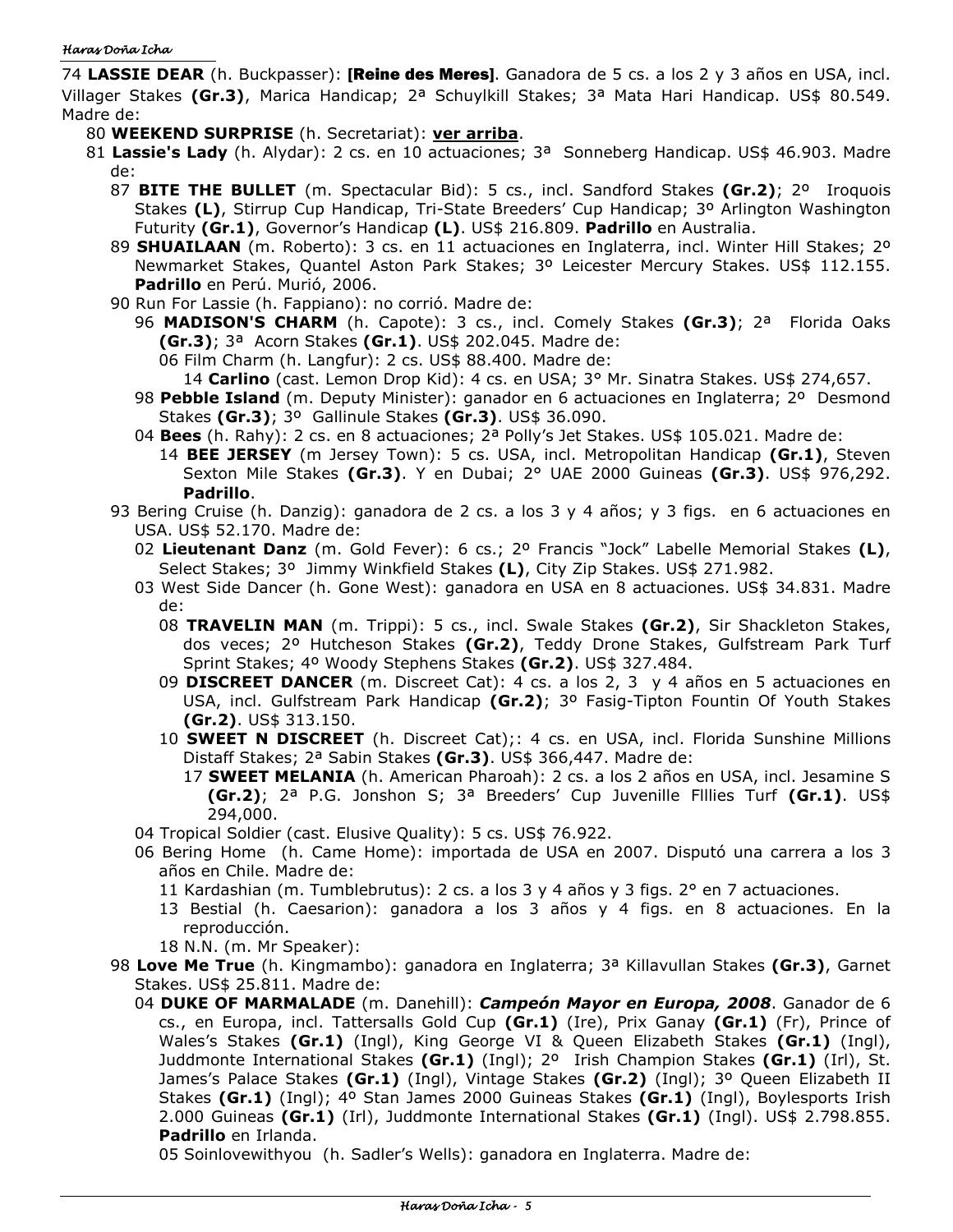16 **LOVE SO DEEP** (h. Deep Impact): 3 cs. en Inglaterra, incl. Chalice Stakes **(L)**; 3ª Height Of Fashion Stakes **(L)**; y en Francia 2ª Prix De Pomone **(Gr.2)**. £ 69,614.

- 07 **Countess Lemonade** (h. Storm Cat): 2 cs.; 2ª Spice Island Stakes; 3ª Athenia Stakes **(Gr.3)** . Y en Francia 2ª Prix Des Lilas. US\$ 92.35.
	- 08 Looking Lovely (h. Storm Cat): ganadora en Irlanda. Madre de:
		- 13 **ALPHEUS** (cast. Galileo): 2 cs. en Republica Slovaquia, incl. Memorial Dr. Frankenbergera; y en Italia 3° Premio Corona Ferrera Slepi.
- 10 **RULER OF THE WORLD** (m. Galileo): 3 cs. en 7 actuaciones a los 3 años en Inglaterra, incl. Epsom Derby **(Gr.1)**, 2013, Chester Vase Stakes **(Gr.3)**; 3º Champion Stakes **(Gr.1)**; y en Francia 2º Prix Niel **(Gr.2)**. £ 868,613. **Padrillo**.
- 11 **ANNUS MIRABILIS** (cast. Montjeu): 5 cs. en Australia, incl. SAJ Adelaide Cup **(Gr.2)**, Bagot Handicap **(L)**. AUS\$ 545,853.
- 12 **Giovanni Canaletto** (m. Galileo): ganador en Irlanda; 2° Gallinule Stakes **(Gr.3)**; 3° Irish Derby **(Gr.1)**, Great Voltigeur Stakes **(Gr.2)**; 4° Epsom Derby **(Gr.1)**. En Hong Kong 3° Hong Kong Derby **(Gr.1)**, Queen Mother Memorial Cup Handicap **(L)**; y en Nueva Zelandia 3° Kaimai Stakes **(L)**. US\$ 301,515.
- 16 **NORWAY** (m. Galileo): 3 cs. en Inglaterra e Irlanda, incl. Paddy Power Betting Shop Stakes **(Gr.3)**, Zetland Stakes **(L)**; 2° Chester Vase **(Gr.3)**; 3° Irish Derby **(Gr.1)**, Great Voltigeur Stakes **(Gr.2)**. £ 258, 118.
- 99 **Black Mambo** (m. Kingmambo): 3 cs.; 2º Reappeal Stakes. US\$ 100.790. **Padrillo**.
- 00 Deputy Director (m. Gold Fever): 8 cs. US\$ 163,968. **Padrillo** en Canadá.
- 82 **SPECTACULAR SPY** (m. Spectacular Bid): 6 cs., incl. Devon Handicap **(L)**, Warmisnter Handicap **(L)**, **[Q]** en Aqueduct. US\$ 138.335. **Padrillo** en Australia.
- 83 Midnight Court (m. Alleged): 4 cs. en Inglaterra. US\$ 15.149.
- 85 **Al Mufti** (m. Roberto): ganador en 9 actuaciones en Inglaterra; 2º Foundation Stakes S; 3º St. Simon Stakes **(Gr.3)**, N.M. Schroders Predominate S. US\$ 29.038. En AlemAnia 2º Gerling Preis **(Gr.2)**; y en Sudáfrica 2º Rothmans July **(Gr.1)**. **Padrillo Líder** en Sudáfrica.
- 86 Lassie Connection (h. Seattle Slew): 3 cs. en 7 actuaciones. US\$ 27.160. Madre de:
	- 91 **Thrilla In Manila** (cast. Manila): 12 cs.; 3º Laurel Futurity **(Gr.3)**. US\$ 191.099.
	- 92 **Houston Connection** (m. Alysheba): 9 cs.; 2º Pilgrim Stakes **(Gr.3)**; 3º Summer Stakes **(L)**. US\$ 162.469.
	- 93 Vermont Connection (h. Alysheba): fig. en 7 actuaciones. US\$ 7.780. Madre de:
		- 00 **FORTUITOUS** (h. Dynaformer): 2 cs. en 5 actuaciones, incl. Natalma Stakes **(Gr.3)**; 2ª Via Borghese Stakes **(L)**. US\$ 145.020. Madre de:
			- 05 Weekend Connection (h. Pulpit): ganadora a os 3 años. US\$ 20.335. Madre de:
				- 10 **Shrilanka** (h. Plesantly Perfect): 2ª a los 2 años en el Oak Tree Juvenile Fillies Turf Stakes. US\$ 24.200.
				- 17 **Gran Brandy** (h. First Samurai): ganadora en USA; 3ª Our Dear Peggy Stakes. US\$ 27,315.
		- 06 Dinah Lee (h. Dynaformer): ganadora en USA. US\$ 14,280. Madre de:
			- 13 **My Dynah Lee** (h. Discreetly Mine): ganadora en USA; 3ª Brookmeade Stakes. US\$ 45,894.
	- 94 Great Connection (h. Dayjur): ganadora en 3 actuaciones. US\$ 18.770. Madre de:
		- 99 **GUANA** (h. Sillery): ganadora en 3 actuaciones en Francia; 2ª Prix Peintre Celebre; y 3 cs. en USA, incl. Flawlessly Stakes; 2ª Lake George Stakes **(Gr.3)**. US\$ 137.418. Madre de:
			- 06 Iguana Jo (h. Dynaformer): ganadora en USA. US\$ 13,607. Exp. a Australia. Madre de:
			- 11 **AMMIRATA** (h. Nadeem): 5 cs. en Australia, incl. GRC Belle Of The Turf Stakes **(Gr.3)**. AUS\$ 190,785.
		- 00 **GREAT NEWS** (h. Bering): 4 cs. en 11 actuaciones en Francia, incl. Prix Isola Bella; 2ª Prix Ronde de Nuit; 3ª Prix Des Lilas, Prix Bagatelle. US\$ 84.669.
		- 09 **LORD SINCLAIR** (m. Mizzen Mast): 2 cs. a los 3 años en 3 actuaciones en Francia, incl. Prix Montenica. US\$ 50.967.
		- 17 **Alec And Arthur** (m. Succesful Appeal): 2 cs. en USA; 3° Kentucky Juvenile Stakes. US\$ 104,173.
	- 96 **WINNING CONNECTION** (cast. St. Jovite): 21 cs., incl. Evangeline Mile Handicap **(L)**, West Virginia Governor's Handicap **(L)**, Houston Mile Stakes; 3ª Alliance Handicap, Dust Commander Stakes. US\$ 520.597.
	- 98 **Unbridled Lassie** (h. Unbridled): 3 cs. en 7 actuaciones; 2ª National Jockey Club Oaks **(L)**; 3ª Coaching Club American Oaks **(Gr.1)**, Bonnie Miss Stakes **(Gr.2)**. US\$ 170.220. Madre de: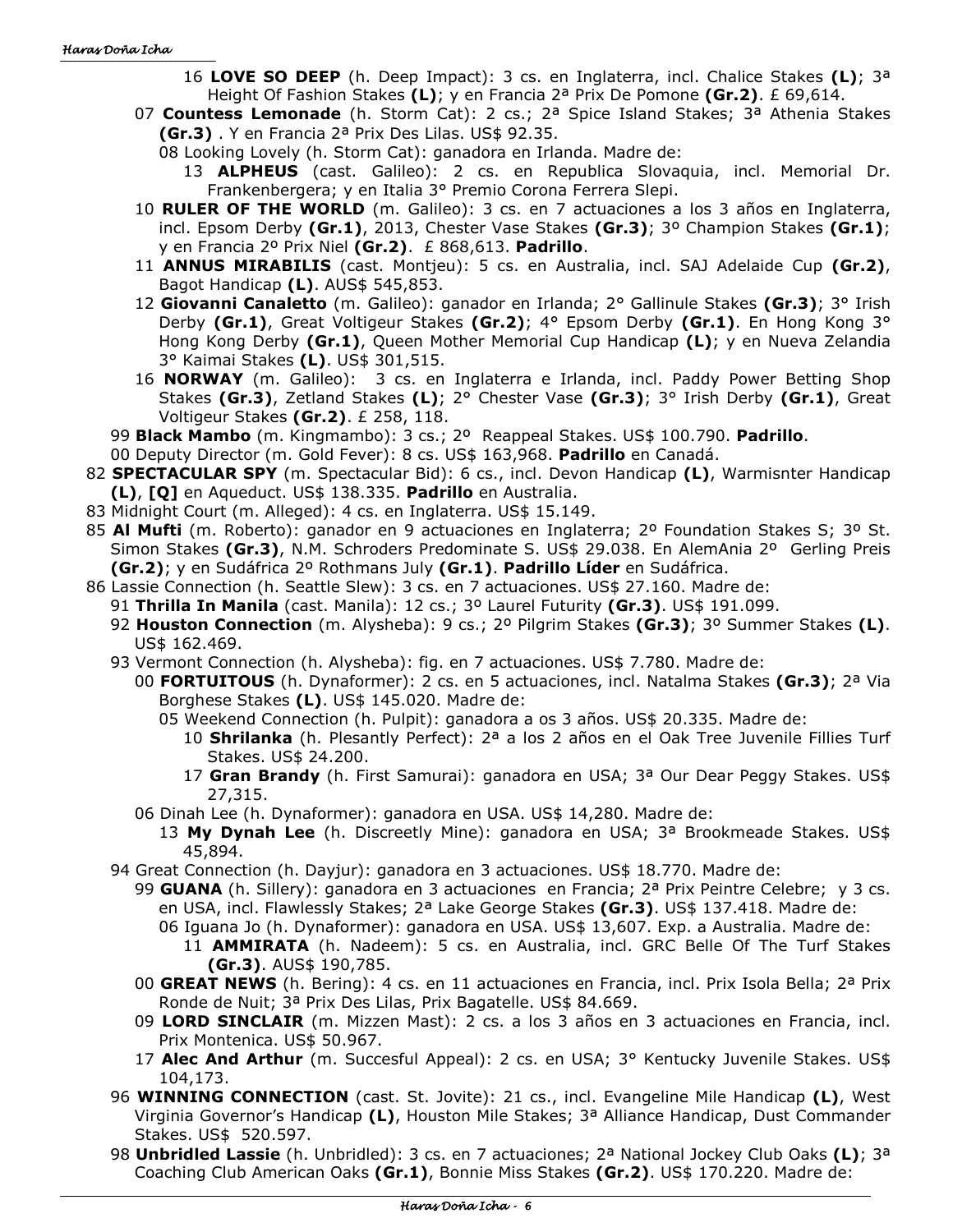- 04 Paint Brush (h. Broad Brush): no corrió. Madre de:
	- 08 **Lady Moris** (h. Giant's Causeway): 2 cs. a los 3 años en Rusia; 3ª Miss Tatarstan Stakes **(Gr.3)**.
- 05 Sapphiresndiamons (h. Mineshaft): figs en USA. Madre de:
- 17 **Americanus** (m. War Front): 2 cs. en USA; 3° Unbridled Stakes. US\$ 85,880.
- 07 Kimberlite (h. Mineshaft): no corrió en USA. Madre de:
	- 12 **Unbridled Graduate** (m. Magna Graduate): ganador en USA, incl. 2º Cleveland Kindergarten Stakes, Howard B. Noonan Stakes, Tall Stack Stakes; 3º Hoover Stakes. US\$ 73,567.
	- 13 **Magna Light** (m. Magna Graduate): ganador en USA; 2° Hopeful Stakes **(Gr.1)**; 3° Sanford Stakes **(Gr.3)**. US\$ 139,334.
- 11 **Chekupfromzeckup** (h. Dixie Union): 4 cs. en USA; 2ª Lighthouse Stakes. US\$ 187,470.
- 01 **Bankruptcy Court** (m. Dixieland Band): 4 cs.; 2º Hawthorne Derby **(Gr.3)**. US\$ 162.230.
- 87 Charming Lassie (h. Seattle Slew): ganadora en su única actuación. US\$ 16.500. Madre de:
	- 92 **Sovereign Sage** (cast. Sovereign Dancer): 7 cs.; 3º Skylwalker Handicap. US\$ 178.536.
	- 95 **BRULAY** (h. Rubiano): 4 cs. en 11 actuaciones, incl. Railbird Stakes **(Gr.2)**; 2ª Princess Stakes **(Gr.2)**. US\$ 190.714. Madre de:
		- 02 Chatham Strait (m. Deputy Minister): 3 cs.; 4º Jefferson Cup Stakes **(Gr.3)**. US\$ 61.351. **Padrillo** en India.
		- 03 **NEKO BAY** (m. Giant's Causeway): 5 cs., incl. San Pasqual Handicap **(Gr.2)**; 2º Santa Anita Handicap **(Gr.1)**, Tokyo City Handicap **(Gr.3)**, Alydar Stakes, Santana Mile Handicap; 3º Native Diver Handicap **(Gr.3)**; 4º Mervyn LeRoy Handicap **(Gr.2)**. US\$ 473.020. **Padrillo** en USA y Chile.
		- 04 Cat Brulay (m. Storm Cat): ganador en USA. US\$ 73.200. **Padrillo** en Filipinas.
		- 06 Blocked Shot (m. Storm Cat): 2 cs. a los 2 años. US\$ 40.800. **Padrillo** en Argentina.
		- 07 Fordham Road (m. Giant's Causeway): ganador en USA y 3 figs. en 6 actuaciones. US\$ 59.350.
	- 96 **LEMON DROP KID** (m. Kingmambo): *Campeón Mayor en USA*, *2000*. Ganador de 10 cs., incl. Belmont Stakes **(Gr.1)**, Travers Stakes **(Gr.1)**, Futurity Stakes **(Gr.1)**, Whitney Handicap **(Gr.1)**, Woodward Stakes **(Gr.1)**, Brooklyn Handicap **(Gr.2)**, Suburban Handicap **(Gr.2)**, 2º Champagne Stakes **(Gr.1)**, Jim Dandy Stakes **(Gr.2)**; 3º Pimlico Handicap **(Gr.1)**, Peter Pan Stakes **(Gr.2)**. US\$ 3.245.369. **Padrillo**.
	- 00 **STATUE OF LIBERTY** (m. Storm Cat): 2 cs. en 4 actuaciones en Inglaterra, incl. Coventry Stakes **(Gr.3)**; 2º Sussex Stakes **(Gr.1)**. US\$ 164.327. **Padrillo** en Australia y Japón.
- 88 Deerhound (m. Danzig): 3 cs. en 4 actuaciones USA. US\$ 39.420. **Padrillo**.
- 89 **WOLFHOUND** (m. Nureyev): *Campeón Mayor en Inglaterra*. Ganador de 5 cs., incl. Hazlewood Foods Sprint Cup **(Gr.1)**, Diadem Stakes **(Gr.3)**; 2º U.B. Group Temple Stakes **(Gr.2)**, King's Stand Stakes **(Gr.2)**, Gardner Mefchant Hungerford Stakes; 3º Haydock Park Sprint Cup **(Gr.1)**, European Free Handicap; y ganador en 3 actuciones en Francia, incl. Prix de La Foret **(Gr.1)**. US\$ 433.676. **Padrillo** en Inglaterra y Sudáfrica.
- 91 **FOXHOUND** (m. Danzig): 2 cs. en 8 actuaciones en Francia, incl. Prix La Fleche; 2º Prix de Cabourg **(Gr.3)**; 3º Prix Du Bois **(Gr.3)**, Prix Du Palais Royal **(Gr.3)**; y 2 en 2 actuaciones en Inglaterra en el City Of York Stakes. US\$ 76.517. **Padrillo** en Europa, Australia y Chile.
- 96 Serengeti Day (h. Alleged): ganadora en USA. US\$ 20,260. Madre de:
	- 03 Judith Basin (h. Danzig): 2 cs. en USA. US\$ 64,690.. Madre de:
		- 15 **Little Deuce Coupe** (cast. Curlin): 2 cs. en USA; 2° Bob Summers Memorial Cup Stakes. US\$ 26,925.
	- 05 **Super Dear** (h. Silver Deputy): ganadora en Rusia; 3ª Russian Oaks **(Gr.1)**. Madre de:
		- 10 Santana (h. A T Kinson): disputó 6 cs. en Rusia. Madre de:
			- 15 **Starate** (m. Incandescent Star): en Rusia 2ª Granit II Stakes **(Gr.2)**; 3ª Entrance Stakes **(Gr.3)**.

### **5ª madre**

67 **GAY MISSILE** (h. Sir Gaylord): ganadora de 10 cs., incl. Ashland Stakes; 2ª La Troienne Stakes; 3ª Vagrancy Handicap, Louis S. Meen Memorial Handicap, Yo Tambien Handicap. US\$ 94.006. Madre de:

- 73 **GALLAPIAT** (m. Buckpasser): 4 cs., incl. Oakland Handicap; 2º San Jacinto Handicap; 3º Observer Gold Cup **(Gr.1)**, San Marino Handicap. US\$ 106.140. **Padrillo**.
- 74 **LASSIE DEAR** (h. Buckpasser): **ver arriba**.
- 75 **GAY MECENE** (m. Vaguely Noble): *Campeón Mayor en Francia*. Ganador de 5 cs., incl. Grand Prix de Saint Cloud **(Gr.1)**, Prix Eugene Adam **(Gr.2)**, Prix De Guiche **(Gr.3)**, Prix Niel **(Gr.3)**;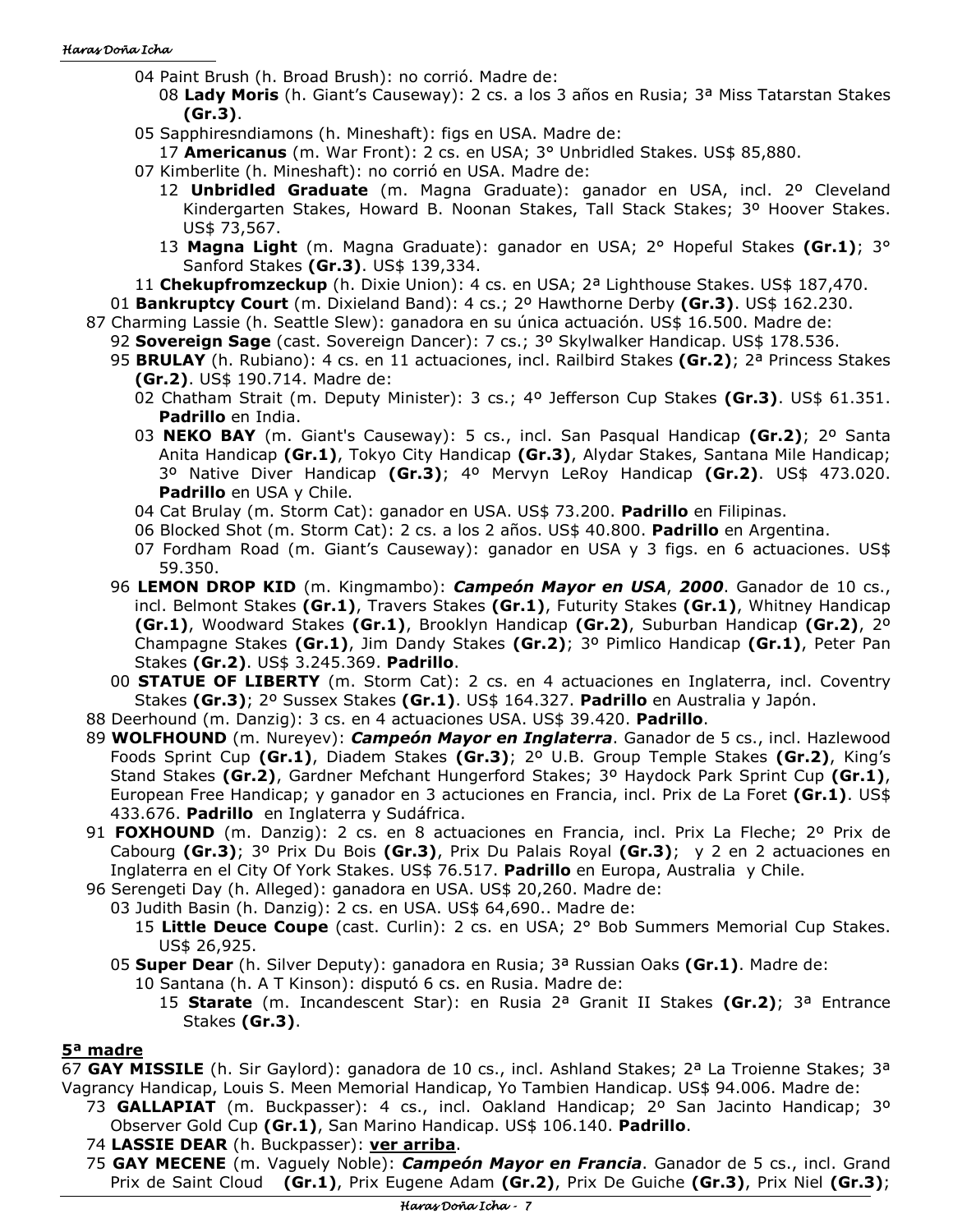3º Grand Prix d'Evry **(Gr.2)**, Prix Foy **(Gr.3)**; y en Inglaterra 2º King George VI and Queen Elizabeth Diamond Stakes **(Gr.1)**; 3º Coronation Cup **(Gr.1)**. US\$ 560.948. **Padrillo**.

- 76 **Brave Shot** (m. Bold Bidder): ganador en Francia; 2º Prix Djebel; y en Italia 2º Gran Criterium **(Gr.1)**; ganadoren 7 actuaciones en USA. US\$ 12.900.
- 77 Dry Fly (h. Mill Reef ): 3 cs. en 5 actuaciones en Francia. US\$ 11.201. Madre de:
	- 84 **FOTITIENG** (m. Nureyev): 2 cs. en 10 actuaciones en Francia, incl. Prix Des Chenes **(Gr.3)**; 2º Criterium de Maisons Laffitte **(Gr.2)**; 3º Prix Robert Papin **(Gr.1)**, Gran Criterium **(Gr.1)**, Prix Matchem. US\$ 75.438.
	- 90 Granse Oaks (h. Nureyev): ganadora en 4 actuaciones en Francia; y 2 cs.en 6 actuaciones en USA. US\$ 93.629. Madre de:
		- 98 **Denied** (m. Bertrando): 9 cs.; 2º Ralph M. Hinds Invitational Handicap **(L)**; 3º Santa Catalina Stakes **(Gr.2)**, San Gabriel Handicap **(Gr.2)**. US\$ 425.754.
		- 99 Crown The King (m. Gilded Time): 2 cs.; 2º Graduation Stakes. US\$ 132.124.
- 82 **GALLANTA** (h. Nureyev): 3 cs. en Francia, incl. Prix de Cabourg; 2ª Prix Morny **(Gr.1)**; 3ª Prix Impreudente, Prix Du Pin; 4ª Poule D'Essai Des Pouliches **(Gr.1)**, Prix Gros Chene **(Gr.3)**; y en USA 3ª Royal Heoroine Stakes **(L)**. US\$ 68.353. Madre de:
	- 87 Sundance Kid (m. Fappiano): 2 cs. en Inglaterra . US\$ 15.102. **Padrillo** en Venezuela.
	- 88 **SPORTSWORLD** (m. Alleged): 3 cs. en 5 actuaciones en Inglaterra, incl. Windfields Farm Gallinuille Stakes **(Gr.2)**, Hotel Conrad Silver Stakes; 2º Desmond Stakes **(Gr.3)**. US\$ 107.534. **Padrillo** en Sudáfrica.
	- 91 Aljawza (h. Riverman): ganadora en 6 actuaciones en Inglaterra. US\$ 17.536. Madre de:
		- 00 **AL JADEED** (m. Coronado's Quest): 3 cs. en Inglaterra, incl. Royal Lodge Stakes **(Gr.2)**. US\$ 139.381. **Padrillo** en Nueva Zelandia.
		- 01 **AREEK** (h. Deputy Minister): 7 cs., incl. Regret Stakes **(L)**, Red Cross Stakes; 2ª Floral Park Handicap **(Gr.3)**; 3ª West Long Branch Stakes. US\$ 283.200.
	- 92 **GAY GALLANTA** (h. Woodman): 2 cs. en 10 actuaciones en Inglaterra, incl. Shadwell Stud Cheveley Park Stakes **(Gr.1)**, Queen Mary Stakes **(Gr.3)**; 2ª Talkland Lowther Stakes **(Gr.2)**, Falmouth Stakes **(Gr.2)**; 3ª Rokeby Farms Mill Reef Stakes **(Gr.2)**. US\$ 209.799. Madre de:
		- 97 **Gallant** (m. Rainbow Quest): ganador en Inglaterra; y 5 cs. en USA; 3º Carleton F. Burke Handicap **(Gr.3)**. US\$ 235.185.
		- 98 **Gay Heroine** (h. Caerleon): 2ª Cheshire Oaks en Inglaterra en 7 act. US\$ 29.508.
		- 01 **BYRON** (m. Green Desert): 3 cs. en Inglaterra, incl. Dubai Duty Free Mill Reef Stakes **(Gr.2)**, Belfair Cup-Regis. As Lennox-Stakes **(Gr.2)**; 2º Supreme Stakes **(Gr.3)**; 3º July Stakes **(Gr.2)**; y en Francia 2º Prix Du Palais Royal **(Gr.3)**; 3º Poule D'Essai Des Poulains **(Gr.1)**. US\$ 264.645. **Padrillo** en Darley.
	- 95 **PORTO FORICOS** (m. Mr. Prospector): 2 cs. en Inglaterra, incl. John Smith's Magnet Cup. US\$ 128.918. **Padrillo**.
	- 97 Obscura (h. Mr. Prospector): ganadora en Francia. US\$ 25.123. Madre de: 02 **SEMARANG** (m. Hernando): 3 cs.en Francia, incl. Prix Sigy; 2º Prix Zeddaan **(L)**; 3º Prix
		- La Fleche **(L)**; 4º Criterium de Vitesse **(L)**, Prix du Pount Nef **(L)**. £ 60.220.
	- 99 Mayville's Magic (h. Gone West): ganadora en Inglaterra. US\$ 7.945. Madre de:
		- 04 **Cabbage Key** (h. A.P. Indy): 3 cs.; 2ª Little Silver Stakes; 3ª Hilltop Stakes. US\$ 63.188.
	- 01 Crocker Road (m. A.P. Indy): 2 cs. en 9 actuaciones en USA. US\$ 96.152. **Padrillo** en Chile y actualmente en Suecia.
- 81 Gay Troy (h. Troy): fig. en 4 actuaciones en Francia. Madre de:
	- 87 Maracuja (h. Riverman): ganadora en 4 actuaciones en Francia. US\$ 9.540. Madre de:
		- 93 **Massada** (h. Most Welcome): 2 cs. en Alemania; 2ª Preis der Winterkoenigin; 3ª Preis von Köln US\$ 110.772. Madre de:
			- 01 **MISS LIPS** (h. Big Shuffle): 3 cs. en Alemania, incl. Hasseroder Sprint Cup; 3ª Lotto-Trophy **(Gr.3)**. US\$ 110.772
	- 91 Mideon Lady (h. Anfield): disputó 3 cs. en Japón. Madre de:
	- 00 **TOSEN LILY** (h. Amber Shadai): 2 cs. en Japón, incl. Edelwaiss Sho; 2ª Jiji Press Hai Flower Cup. US\$ 350.512.
- 84 **Harlem Shuffle** (m. Persepolis): ganador en Francia; 2º Prix Noailles **(Gr.2)**, Prix Eclipse **(Gr.3)**; 3º Prix Thomas Bryon **(Gr.3)**. US\$ 46.831.

# **6ª madre**

58 Missy Baba (h. My Babu): [Reine Des Meres]. Ganadora en 7 actuaciones. US\$ 2.275. Madre de: 63 Master Piper (m. Sword Dancer): 12 cs. US\$ 107.077.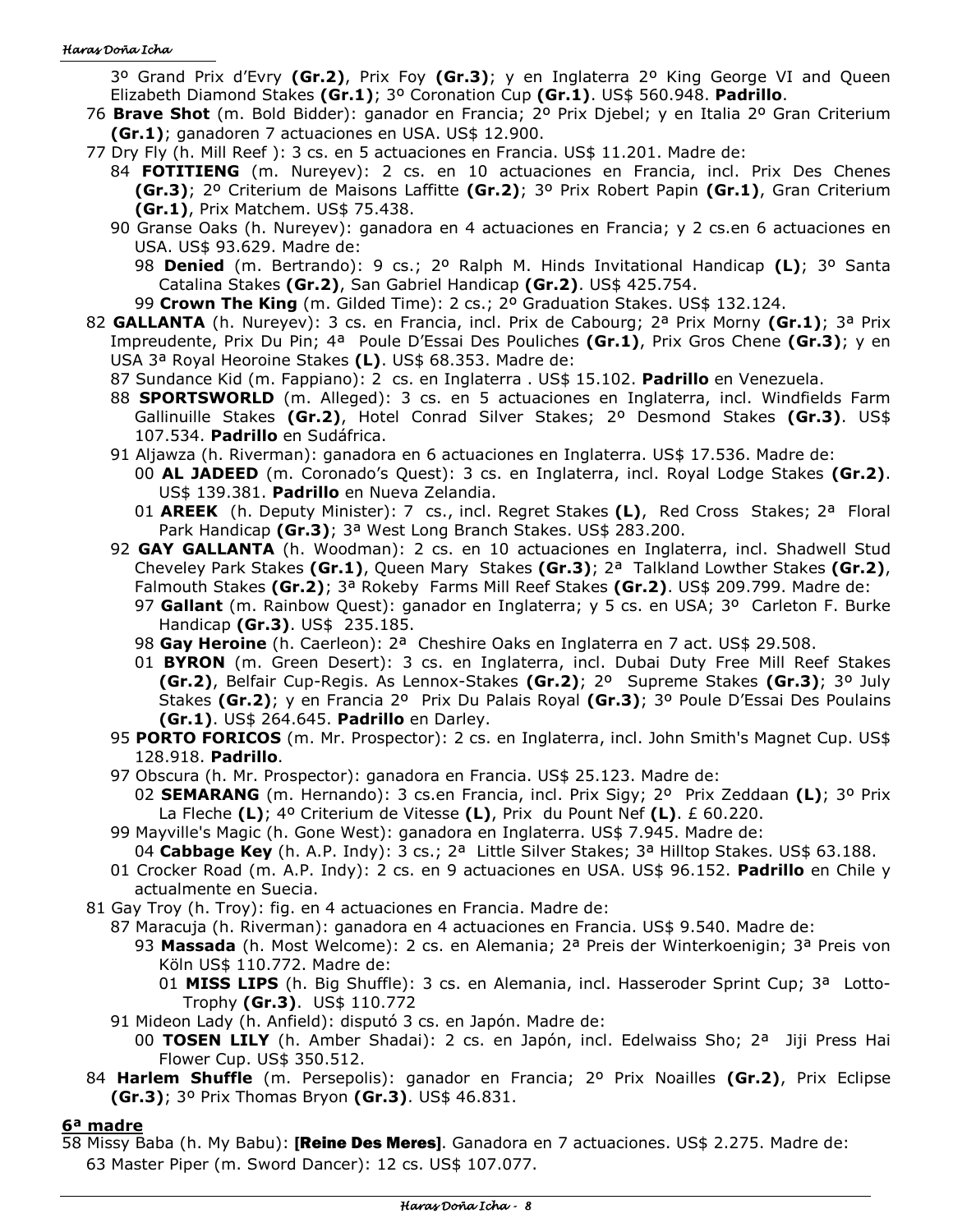- 65 **MASTER BOLD** (m. Bold Ruler): 9 cs., incl. Dade Metropolitan Handicap; 2º City Of Miami Beach Handicap, Sheridan Stakes, Fountain Of Youth Stakes; 3º Assault Stakes, Everglades Stakes, Ventnor Handicap, Oil Capitol Handicap. US\$ 106.721. **Padrillo** en Argentina.
- 66 **CHOKRI** (h. Herbager): 4 cs., incl. Durazna Stakes. US\$ 32.165.
- 67 **GAY MISSILE** (h. Sir Gaylord): **ver arriba**.
- 68 **RAJA BABA** (m. Bold Ruler): 7 cs., incl. Alligator Handicap, Francis Scott Key Stakes, Delaware Valley Handicap; 2º Japan Racing Association Handicap, Garrison Handicap, Phoenix Handicap; 3º Breders' Futurity. Hutcheson Stakes, Hibiscus Stakes, Firecracker Handicap, Hannibal Handicap. US\$ 123.287. **Leading Sire** en USA. Murió, 2002.
- 70 **Sooni** (h. Buckpasser): 3 cs.; 3ª Seashore Handicap **(Gr.3)**. US\$ 27.418. Madre de:
	- 82 Sinful Sooni (h. Alleged): no corrió. Madre de:

94 **Ayers Rock** (h. Slew The Knight): 3 cs.; 2ª New York Oaks. US\$ 79.230. Madre de:

- 00 **Alicita My Love** (h. Birdonthewire): 4 cs.; 2ª Ohio Valley Handicap **(L)**. US\$ 100.595. Madre de:
	- 11 **D E LOVER** (cast. So Long Birdie): 15 cs en USA, incl. Dine Stakes, Sierra Blanca Handicap, tres veces, New Mexico Classic Cup Turf Sprint Championship Stakes; 2° Red Hedeman Mile Stakes, Lobo Championship Stakes, Mt. Cristo Rey Stakes, Ruidoso Sprint Handicap; 3° Pepsi Cola Stakes, Road Runner Handicap, Alberta Journal Stakes, New Mexico Classic Cup Turf Sprint Championship C & G Stakes, Attilas Storm Stakes. US\$ 665,678.

95 **Learious** (m. Lear Fan): ganador en USA; 2º Aspirant Stakes. US\$ 70.049.

- 86 **C. Sharp** (h. Sharpen Up): ganadora en 3 actuaciones en Francia; y en USA 3ª Miss Grillo Stakes **(Gr.2)**. US\$ 27.341. Madre de:
	- 00 **Peef** (cast. Langfuhr): 3 cs.; 3º Coronation Futurity, Plate Trial Stakes, Elgin Stakes. US\$ 251.346.
- 89 **Super Sam** (m. Vaguely Noble): 3 cs. en Alemania; 3º Preis Der Hotellerie Baden Baden. US\$ 18,701.
- 90 **MY MARCHESA** (h. Stately Don): 6 cs., incl. Gala Lil Stakes; 2ª Navajo Princess Stakes, Gold Digger Stakes; 3ª Carotene Handicap. US\$ 132.996. Madre de:
	- 97 **DAIWA CARSON** (m. Carson City): 2 cs. en Japón, incl. Keio Hai Sansai Stakes. US\$ 510.136.
	- 98 **Golden Corona** (h. Gulch): 5 cs.; 2ª All Along Breeders' Cup Stakes **(Gr.3)**, Beaugay Handicap **(Gr.3)**; 3ª Shpepshead Bay Handicap **(Gr.3)**. US\$ 280.908. Madre de:
		- 09 Consilia (h. Vindication): no corrió en USA. Madre de:
			- 18 **Gazgolder** (m. Midnight Lute): en Rusia 3° Summer Stakes **(Gr.2)**, Trial Sakes **(Gr.3)**.
		- 15 **Deer Creek** Road (cast General Quarters): 2 cs. en USA; 3° Green Carpet Stakes. US\$ 98,557.
	- 99 **MARK ONE** (cast. Alphabet Soup): 9 cs., incl. Eclipse Handicap **(Gr.3)**, Woodbine Slots Cup Handicap **(Gr.3)**; 2º Dominion Fday Handicap **(Gr.3)**, Colonel R. S. Mclaughlin Handicap **(Gr.3)**, Seagram Cup Stakes **(L)**; 3º Niagara Breeders' Cup Handicap **(Gr.2)**, Seagram Cup Stakes **(L)**. US\$ 744.916.
	- 01 **Benz Boy** (cast. Siphon): 11 cs.; 2º Holiday Inn/Fort Erie Cup Stakes. US\$ 187.220.
	- 02 Archduchess (h. Pleasant Tap): no corrió. Madre de:
		- 07 **PLEASANT PRINCE** (cast. Indy King): 5 cs., incl. Ohio Derby **(Gr.3)**, Oklahoma Derby, Pot O'Luck Stakes; 2º Florida Derby **(Gr.1)**; 3º Derby Trial Stakes **(Gr.3)**, Smarty Jones Stakes. US\$ 693.633.
		- 11 Southern Belle (h. Dixie Union): no corrió en USA. Madre de:

17 **Duchess Of Sussex** (h. Palace Malice): ganadora en USA; 2ª Christiana Stakes. US\$ 48,329.

- 05 Holy Grace (h. Holy Bull): ganadora a los 2 años en USA. Ganadora a los 3 años en Canadá. US\$ 103,626. Madre de:
	- 12 **HOLY BOSS** (m. Street Boss): 6 cs. en USA, incl. Amsterdam Stakes **(Gr.2)**, Chick Lang Stakes **(L)**, Bachelor Stakes, Duncan F. Kenner Stakes; 2° Alfred G. Vanderbilt Handicap **(Gr.1)**, Bet On Sunshine Stakes; 3° King's Bishop Stakes **(Gr.1)**, True North Stakes **(Gr.3)**, Commonwwealth Stakes **(Gr.3)**, Count Fleet Sprint Handicap **(Gr.3)**. US\$ 771,527.
	- 14 **HOLY HELENA** (h. Ghostzapper): *Campeona 3 Años en Canadá, 2017*. Ganadora de 3 cs., incl. Queen Plate Stakes, Woodbine Oaks Presented By Budweis; 2ª Ontario Derby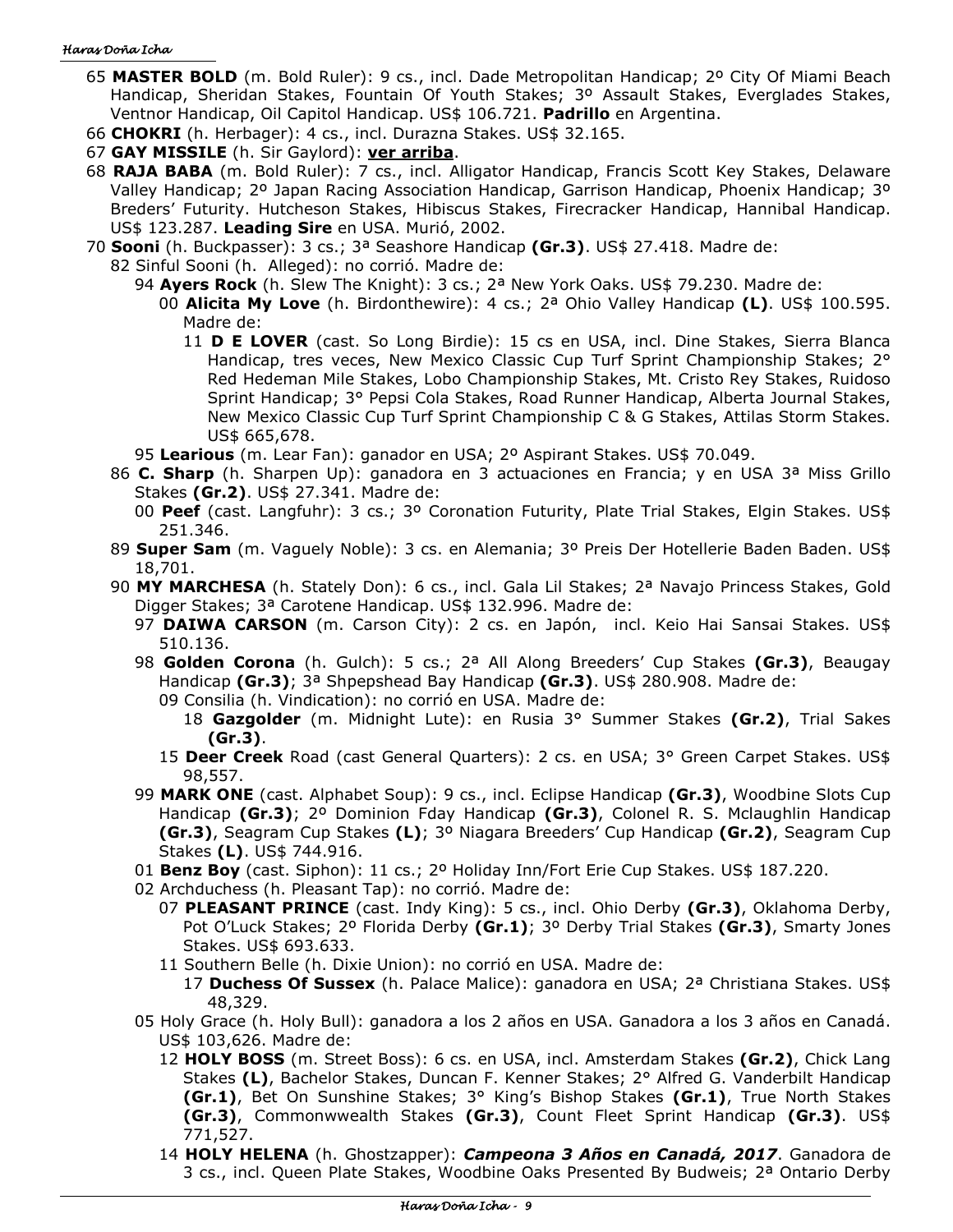**(Gr.3)**; 3ª Dance Smartly Stakes **(Gr.2)**. Ganadora de 4 cs. en USA, incl. Sheepshead Bay Stakes **(Gr.2)**, The Very One Stakes **(Gr.3)**; 3ª Tunbarck The Alarm Handicap **(Gr.3)**. US\$ 1,043,318,

- 09 Bella Felicita (h. El Prado): no corrió en USA. Importada en 2019. Madre de:
	- 14 Dulzura (h. Macho Uno): 2 cs. y 2 figs. en 8 actuaciones en Puerto Rico. US\$ 9,627.
	- 15 Cause Me Grief (h. Giant's Causeway): 2 cs. a los 3 años en USA y 6 figs. en 11 actuaciones. US\$ 38,729.
	- 17 Pupetta (h. Giant's Causeway): ha disputado una carrera en USA.
	- 18 N.N. (m. Constitution):
	- 19 N.N. (h. Connect):
	- 20 N.N. (m. Exaggerator):
- 10 **ROOKIE SENSATION** (m. Unbridled's Song): 3 cs. a los 3 años en USA, incl. Twilight Derby **(Gr.2)**; 3° Last Tycoon Stakes **(Gr.3)**. US\$ 232,900. **Padrillo**.
- 94 Zuni (h. Seattle Dancer): fig. en 2 actuaciones en Inglaterra. Madre de:
	- 00 **Kanthara** (h. Alnasr Alwasheek): 4 cs. en 7 actuaciones en India; 2ª Indian 2000 Guineas **(Gr.1)**.
- 95 **BLACK CASH** (m. Deposit Ticket): 6 cs., incl. Eclipse Handicap **(Gr.2)**, Grey Breeders' Cup Stakes **(Gr.3)**, Hall Of Fame Breeders' Cup Handicap **(Gr.3)**; 2º Eclipse Handicap **(Gr.2)**; 3º Philip H. Iselin Handicap **(Gr.2)**, Derby Trial Stakes **(Gr.3)**. US\$ 486.961. **Padrillo** en India.
- 71 Toll Booth (h. Buckpasser): 3 wins. US\$ 32.330. Dam of:
- 77 **PLUGGED NICKLE** (m. Key To The Mint): *Campeón Sprinter en USA*. Ganador de 11 cs., incl. Laurel Futurity **(Gr.1)**, Florida Derby **(Gr.1)**, Wood Memorial Stakes **(Gr.1)**, Vosburg Stakes **(Gr.1)**, Remsen Stakes **(Gr.2)**, Stuyvesant Handicap **(Gr.3)**, Jim Dandy Stakes **(Gr.3)**, Hutcheson Stakes, Tom Fool Stakes; 3º Jerome Handicap **(Gr.2)**. US\$ 647.206. **Padrillo**.
	- 78 **TOKENS ONLY** (h. Youth): 4 cs. en 10 act., incl. Starlight Stakes. US\$ 50.455. Madre de: 83 **Token Of Youth** (m. Lyphard): 3 cs.; 2º Blue And Gold Handicap, Mountaineer Mile Stakes. US\$ 31.789. **Padrillo** en Sudáfrica.
		- 84 **Token Gift** (h. Lyphard): 4 cs.; 3ª Nijana Stakes **(Gr.3)**; 4ª Leixable Stakes **(Gr.3)**. US\$ 116.418. Madre de:
			- 01 **Hong Kong Dancer** (h. Tejano Run): 4 cs.; 3ª Jammed Lovely Stakes. US\$ 202.630.
		- 87 **TOKEN DANCE** (h. Sovereign Dancer): 8 cs., incl. Prioress Stakes **(Gr.2)**, Hydrangea Stakes, Luvinheriseasy Stakes; 2ª City Of New York Stakes **(L)**, Summertime Stakes **(L)**, Ocean Tide Stakes, Tingle Stone Stakes, Very Subtle Breeders' Cup Handicap; 3ª Test Stakes **(Gr.1)**, Genuine Risk Stakes **(Gr.2)**, Garden State Breeders' Cup Handicap **(Gr.3)**, Chivcago Breeders' Cup Handicap **(L)**, Meadowbrook Farms Stakes **(L)** US\$ 386.483. Madre de:
			- 93 **GATOR DANCER** (m. Pleasant Colony): 5 cs., incl. Cowdin Stakes **(Gr.2)**; 3º Ben Ali Stakes **(Gr.3)**; 4º Jerome Handicap **(Gr.2)**. US\$ 231.684.
			- 95 **Weatherbird** (m. Kingmambo): 3 cs.; 2º Jaipur Handicap **(Gr.3)**; 3º Fourstavarde Handicap **(Gr.2)**, Poker Handicap **(Gr.3)**, Mercer Raceaubot Stakes. US\$ 250.385. Murió, 2001.
		- 88 Token's Prospect (h. Northern Prospect): fig. en 3 actuaciones. Madre de:
			- 94 Token's Connection (h. Danzig Connectin): 4 cs. US\$ 48.818. Madre de:
				- 03 **EVENING ESCORT** (h. Stephen Got Even): 6 cs., incl. Bersid Stakes, Treasure Town Stakes, Valid Leader Stakes; 2ª Dsert Sky Handicap, Valid Leader Stakes; 3ª Mesa Handicap. US\$ 152.500.
		- 93 **J P Hamer** (m. Forty Niner): ganador en 10 actuaciones; 3º Miller High Life Cradle Stakes **(L)**. US\$ 49.719.
	- 79 **Banker's Favorite** (h. Lyphard): 5 cs.; 2ª Aspidistra Handicap. US\$ 70.470. Madre de:
		- 86 Gosh Dawn It (h. Grey Dawn II): ganadora a los 3 años. US\$ 27.760. Madre de:
			- 94 **Bugs Rabbit** (h. Storm Cat): 3 cs. en USA; 3ª Cincinnati Trophy Stakes. US\$ 62.727. Madre de:
				- 99 **GOLDEN HARE** (cast. Gilded Time): 23 cs., incl. Claiming Crown Express Stakes. US\$ 388.389.
				- 02 Divot Doll (h. Dance Brightly): disputó 2 cs. Madre de:
					- 07 **OTERO** (h. Honour And Glory): 3 cs. a los 3 años, incl. Emerald Downs Stakes; 2ª Supernaturel Handicap, Hong Kong Jockey Club Handicap; 3ª Strawberry Morn Handicap. US\$ 88,534.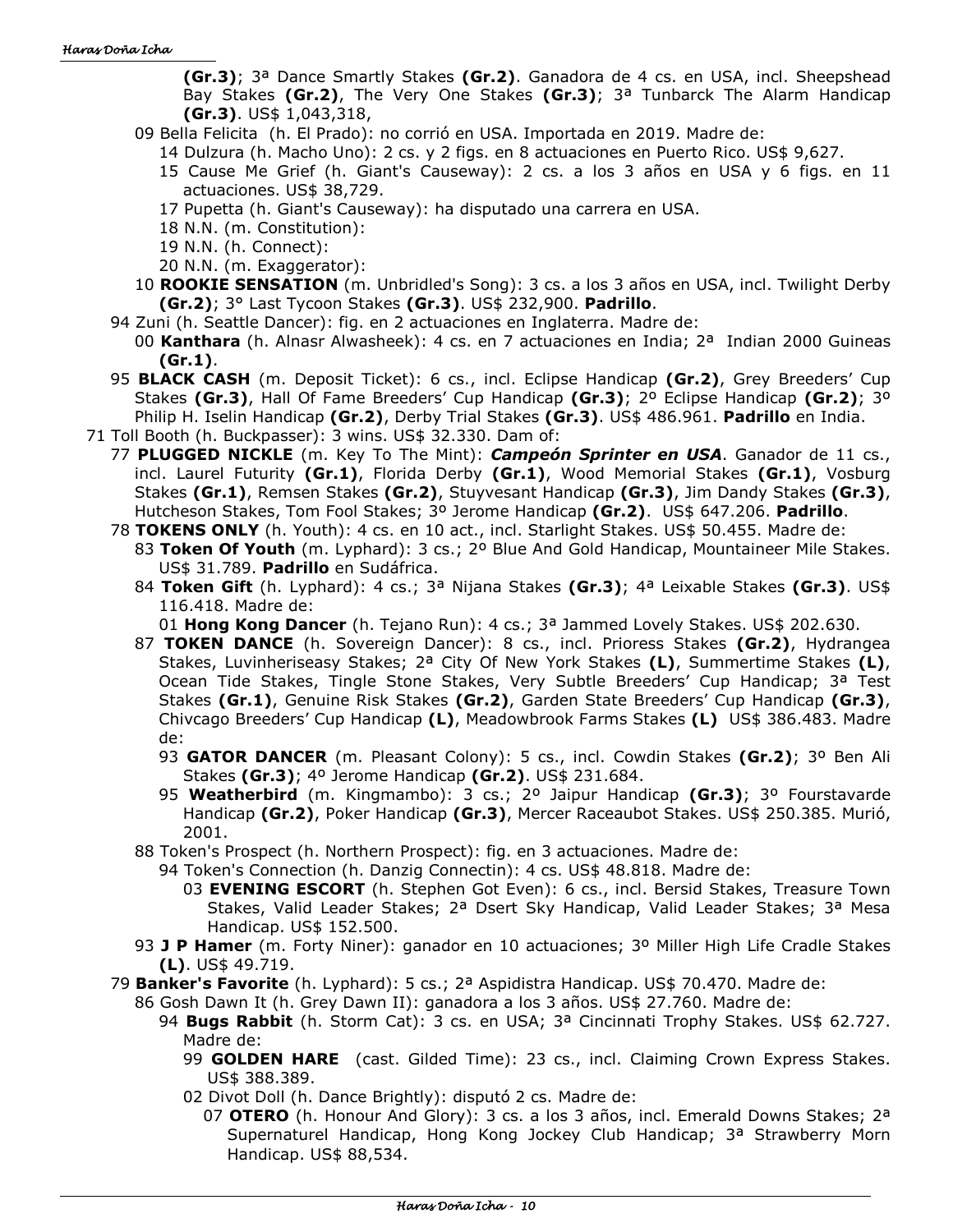- 03 **KETTLEONEUP** (h. Victory Gallop): 7 cs., incl. Falls City Handicap **(Gr.2)**, Sixty Sails Handicap **(Gr.3)**, Autumn Leaves Stakes **(L)**, Pippin Stakes; 2ª Azeri Breeders' Cup Stakes **(Gr.3)**, Pippin Stakes; 3ª Fleur De Lis Handicap **(Gr.2)**, Allaire Dupont Breeders' Cup Distaff Stakes **(Gr.2)**, Kentucky Cup Distaff Stakes **(Gr.3)**. US\$ 659.297. En la eproducción.
- 87 **LIBOR** (m. Sir Ivor): 4 cs., incl. Golden Beach Stakes **(L)**; 3º Pilgrim Stakes **(Gr.2)**, Bowling Green Handicap **(Gr.2)**, Lawrence Realization Stakes **(Gr.3)**, Woodlawn Stakes **(L)**. US\$ 174.721. **Padrillo** en India.
- 89 Banker's Bet (h. Majestic Light): fig. en 4 actuaciones. US\$ 2.230. Madre de:
	- 97 **PERSONAL BANKERS** (h. Personal Flag): *Campeona 3 Años en Puerto Rico* Ganadora de 7 cs. en Puerto Rico, incl. cls. Año Nuevo **(Gr.1)**, Eduardo Cautino Insua **(Gr.1)**; 2ª cl. Día De La Mujer **(Gr.1)**. US\$ 193.646. Madre de ganadores.
- 01 **THIRD DAY** (cast. Distorted Humor): 8 cs., incl. Victoria Stakes **(L)**. US\$ 177.366.
- 80 **IDLE GOSSIP** (h. Lyphard): 5 cs., incl. Lakewood Stakes; 2ª Flower Bowl Stakes; 3ª Comely Stakes **(Gr.3)**. US\$ 101.721. Madre de:
	- 88 **IDLE SON** (m. Sharpen Up): 3 cs. en Francia; Y en Italia ganador del Premio Nearco; y 2 2 cs. en 9 actuaciones en USA, incl. How Now Handicap; 2º Spence Bay Handicap. US\$ 226.982.
	- 90 Araadh (h. Blushing Groom): 6 figs. US\$ 7.765. Madre de:
		- 97 Astor Place (h. Deputy Minister): fig. en 5 actuaciones. US\$ 3.715. Madre de:
			- 09 **MOON PHILLY** (h. Malibu Moon): 7 cs., incl. Nellie Morse Stakes, Maryland Racing Media Stakes, Justakiss Stakes; 2ª Jameela Stales, Cat Cay Stakes; 3ª Lady Charles Town Stakes, Wintergreen Stakes. US\$ 354.979.
	- 92 Incha (h. Nashwan): fig. en 5 actuaciones en Inglaterra. US\$ 4.009. Madre de:
		- 97 **SOLVIG** (h. Caerleon): 7 cs., incl. Hollywood Regreat Stakes **(Gr.3)**, Pucker Up Stakes **(Gr.3)**, Topical Park Oaks **(L)**, Wildcat Stakes **(L)**, Green River Stakes **(L)**; 2ª Winstar Galaxy Stakes **(Gr.2)**, Locust Grove Handicap **(Gr.3)**, Herecomesthebride Stakes **(Gr.3)**, Palisades Stakes **(L)**; 3ª Modesty Handicap **(Gr.3)**, Jenny Willey Stakes **(Gr.3)**, Locust Grove Handicap **(Gr.3)**, Early Times Mint Julep Handicap **(Gr.3)**, Ballston Spa Breeders' Cup Handicap **(L)**, Citgo Distaff Turf Mile Stakes. US\$ 800.694. Madre de ganadores.
		- 04 **LADY CARLOCK** (h. Chester House): 4 cs., incl. Suwanne River Stakes **(Gr.3)**; 2ª Old Red Stakes; 3ª Lady Canterbury Stakes, Belle-Meade Plantation Kentucky Cup Ladies Turf Stakes. US\$ 297.627.
		- 05 **SWING THAT CAT** (m. Cat Thief): 4 cs. en Suecia, incl. Sweeden Derby **(L)**.
- 82 **Chicago Bound** (m. Key To The Mint): 3 cs.; 3º José de Diego en Puerto Rico. US\$ 46.105.
- 83 **TOLL KEY** (m. Nodouble): 9 cs., incl. Dania Handicap; 2º Manila Stakes. US\$ 290.218.
- 84 **KEY TO THE BRIDGE** (h. Key To The Mint): 7 cs., incl. Beaugay Handicap **(Gr.3)**, Hialeah Breeders' Cup Stakes, Water Malone Stakes; 3ª New York Handicap **(Gr.2)**; 4ª Top Flight Handicap **(Gr.1)**, Rare Perfume Stakes **(Gr.2)**, Honey Bee Handicap **(Gr.3)**. US\$ 289.747. Murió, 1998. Madre de:
	- 90 **PETROSKI** (m. Polish Navy): 9 cs., incl. New York Turf Writers Cup Steeplechase Handicap; 2º Ben Franklin Stakes **(L)**; 3º Noel Laing Steeplechase Handicap, A.P. Smithwick Memorial Steeplechase Handicap. US\$ 243.629.
	- 91 **ISLEFAXYOU** (m. Storm Bird): 4 cs., incl. National Museum Racing Hall Of Fame Stakes **(Gr.2)**; 2º Lexington Stakes **(Gr.3)**, Fort McHenry Handicap **(L)**. US\$ 213.394.
	- 93 Cap Rouge (h. Summer Squall): fig. en 5 actuaciones. US\$ 10.965. Madre de:
		- 99 **Summer Delight** (h. Quiet American): 3 cs.; 2ª National Jockey Club Oaks **(L)**. US\$ 77.390. Madre de:
			- 05 **Southwest** (m. Cozzenne): 4 cs.; 2º Princeton Stakes, John's Call Stakes; 3º Stanton Stakes, Daniel Van Clief Stakes. US\$ 241.396.
			- 08 **HOT SUMMER** (h. Malibu Moon): 4 cs. a los 3 años, incl. Comely Stakes **(Gr.3)**, Victory Ride Stakes **(Gr.3)**; 2ª Inside Information Stakes **(Gr.2)**; 3ª Black-Eyed Susan Stakes **(Gr.2)**. US\$ 298.959.
			- 09 **Stirred Up** (m. Lemon Drop Kid): ganador a los 3 años; 3º Jerome Stakes **(Gr.2)**, Sunland Derby **(Gr.3)**. US\$ 173.160.
		- 04 **Ransom Captive** (h. Red Ransom): ganadora en 8 actuaciones en Inglaterra; 3ª Fillies Trial Stakes, Hopping Stakes. US\$ 24.764.
	- 95 **Candleinthedark** (h. Cox's Ridge): 3 cs.; 2ª Modesty Handicap **(Gr.3)**; 3ª Chriscinca Stakes, Grecian Flight Stakes. US\$ 199.696.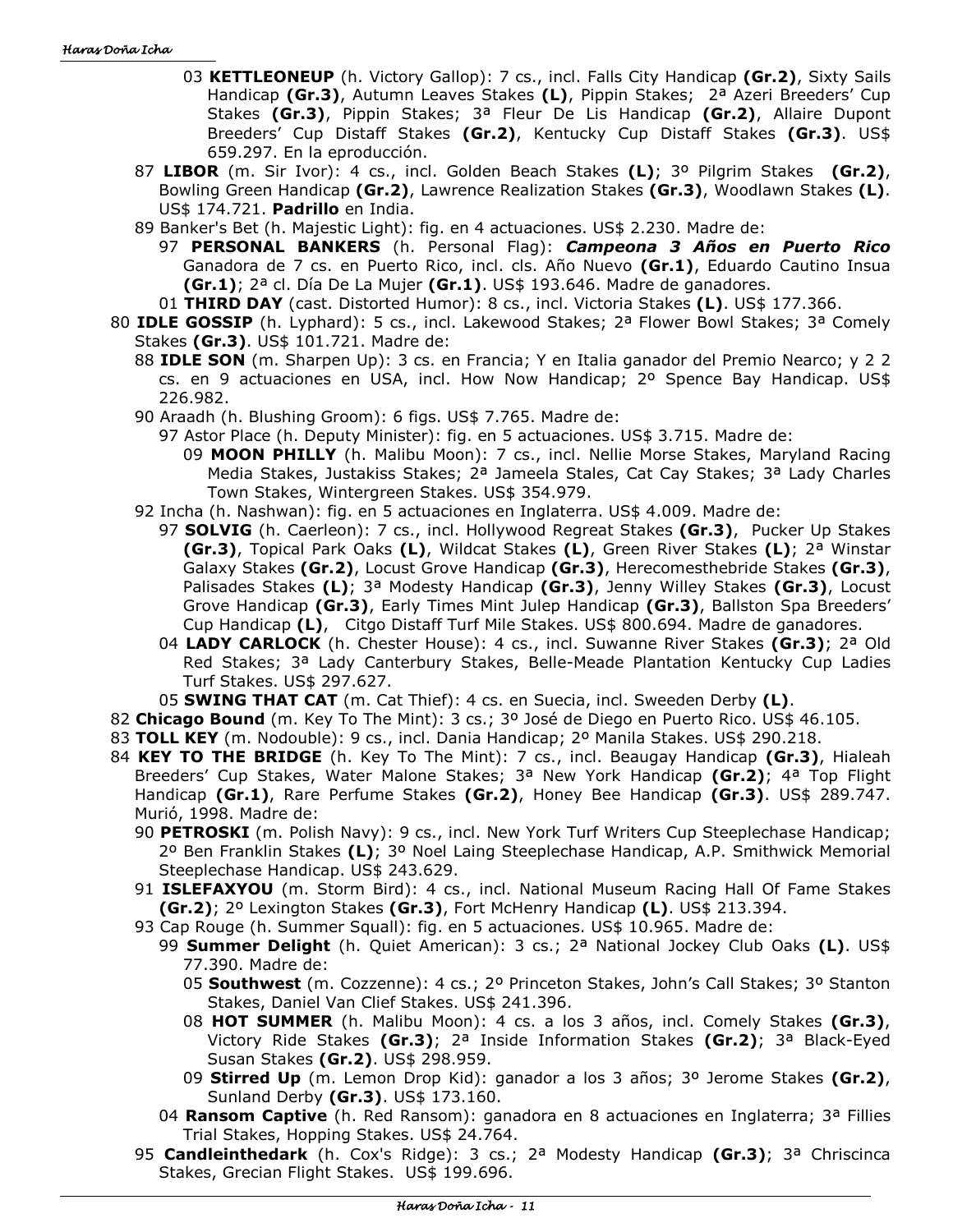- 85 **TOLL FEE** (h. Topsider): 7 cs., incl. Weber City Miss Stakes; 2ª Rare Perfume Stakes **(Gr.2)**, Vagrancy Handicap **(Gr.3)**; 3ª Honey Bee Handicap **(Gr.3)**, Aqueduct Breeders' Cup Handicap **(Gr.3)**, Life At The Top Stakes. US\$ 333.917. Madre de:
	- 91 **The Bink** (h. Seeking The Gold): 3 cs.; 2ª Prom Stakes, Interborough Breeders' Cup Handicap **(Gr.3)**; 3ª Correction Handicap **(L)**, Berlo Handicap **(L)**, Holly Stakes. US\$ 135.889. Madre de:
		- 98 **COZZY CORNER** (h. Cozzene): 4 cs., incl. Valley View Stakes **(Gr.3)**, Just Smashing Stakes **(L)**; 3ª Lake George Stakes **(Gr.3)**, Jaipur Handicap **(Gr.3)**, Ballston Spa Breeders' Cup Handicap **(Gr.3)**, Memories Of Silver Stakes. US\$ 303.096. Madre de ganadores.
		- 99 **RISKAVERSE** (h. Dynaformer): 9 cs., incl. Queen Elizabeth II Invitational Challenge Cup Stakes**(Gr.1)**, Flower Bowl Invitational Stakes **(Gr.1)**, dos veces, Sands Point Stakes **(Gr.3)**, Cardinal Handicap **(Gr.3)**, Miss Grillo Stakes **(L)**; 2ª Garden City Breeders' Cup Handicap **(Gr.1)**, Beverly D. Stakes **(Gr.1)**, Diana Handicap **(Gr.1)**, Lake Placid Handicap **(Gr.2)**, Miesque Stakes **(Gr.3)**, Just A Game Breeders' Cup Handicap **(Gr.3)**; 3ª Frizette Stakes **(Gr.1)**, Beverly D. Stakes **(Gr.1)**, New York Handicap **(Gr.2)**. US\$ 2.182.429. Madre de:
			- 08 **Sadler's Risk** (cast. Sadler's Wells): 3 cs. en Irlanda; 2º App-Store Adonis Juvenile Hurdle **(Gr.2)**; 3º 4-Y-O Juvenile Hurdle **(Gr.1)**. £ 33,662.
			- 10 **SAY** (h. Galileo): 2 cs. en Irlanda e Inglaterra, incl. Dance Design Stakes **(Gr.3)**; 2ª Kilboy Estate Stakes **(Gr.2)**, EBF Galtres Stakes **(L)**; 3ª Matron Stakes **(Gr.1)**, Hurry Harriet Stakes **(L)**. £ 89,039.
	- 92 Tolltally Light (h. Majestic Light): 7 figs. US\$ 25,340. Madre e:
		- 09 **AIN SHE A SAINT** (h. Saintly Look): 7 cs., incl. Ellen's Lucky Star Stakes, Richmond Stakes, Frances Slocum Stakes, Shelby County Stakes; 2ª Shelby County Stakes, Indiana First Lady Stakes, Florence Henderson Stakes; 3ª Indiana Stallion Stakes. US\$ 494.711.
		- 10 **NEEDMORE CASH** (cast. Saintly Look): 3 cs. en USA en 9 actuaciones, incl. Gus Grissom Stakes. US\$ 124,868.
	- 96 **Devil's Egg** (cast. Devil's Bag): 4 cs.; 2º Beaulieu Of Am Spring Novice Hurdle Stakes. US\$ 133.486.
	- 97 Rahfee (h. Rahy): no corrió. Madre e:
		- 03 **TASTEYVILLE** (cast. With Approval): 5 cs., incl. Sport Page Handicap **(Gr.3)**; 2º Brooklyn Breeders' Cup Handicap **(Gr.2)**. US\$ 314.405.
	- 98 Easter Bunnette (h. Carson City): 3 cs. US\$ 36.851. Madre de:
		- 07 **HAVRE DE GRACE** (h. Saint Liam): *Caballo del Año, 2011. Eclipse Campeona Mayor, 2011*. Ganadora de 9 cs. en 16 actuaciones, incl. Woodward Stakes **(Gr.1)**, Apple Blossom Handicap **(Gr.1)**, Beldame Stakes **(Gr.1)**, Fitz Dixon Cotillion Stakes **(Gr.2)**, Azeri Stakes **(Gr.3)**, Obeah Stakes **(Gr.3)**, New Orleans Ladies Stakes; 2ª Alabama Stakes **(Gr.1)**, Delaware Oaks **(Gr.2)**, Delaware Handicap **(Gr.2)**, Go For Wand Stakes; 3ª Breeders' Cup Ladies Classic **(Gr.1)**; 4ª Breeders' Cup Classic **(Gr.1)**. US\$ 2.586.175. En la reproducción.
	- 99 Settling Mist (h. Pleasant Colony): ganadora en USA. USD\$ 71,540. Madre de:
		- 11 **TONALIST** (m. Tapit): 7 cs. en USA, incl. Belmont Stakes **(Gr.1)**, Jckey Club Gold Cup Stakes (Gr.1), 2 veces, Cigar Mile Handicap (Gr.1), Peter Pan Stakes **(Gr.2)**, Westchester Stakes (Gr.3); 2º Jim Dandy Stakes **(Gr.2)**. US\$ 1,077,000. **Padrillo**.
	- 00 Toll Order (h. Loup Savage): disputó 4 cs. Madre de: 08 **BOUQUET BOOTH** (h. Flower Alley): 4 cs., incl. Delta Downs Princess Stakes **(Gr.3)**, Silverbulletday Stakes; 3ª Regret Stakes **(Gr.3)**. US\$ 507.279.
- 87 **CHRISTIECAT** (h. Majestic Light): 11 cs., incl. Flower Bowl Handicap **(Gr.1)**, Diana Handicap **(Gr.2)**, Noble Damsel Stakes **(Gr.3)**, Vineland Handicap **(Gr.3)**, Beaugay Handicap **(Gr.3)**, Spicy Living Handicap **(L)**, Cardinal Handicap **(L)**; 2ª Queen Elizabeth II Challenge Cup Stakes **(Gr.2)**, Buckram Oak Handicap **(Gr.3)**, Suwannee River Handicap **(Gr.3)**, Blue Thor Stakes; 3ª Flower Bowl Handicap **(Gr.1)**, Beaugay Handicap **(Gr.3)**, Aqueduct Breeders' Cup Handicap **(L)**. US\$ 799.745. Exportada a Japón, 2001. Madre de:
- 04 **EXCUSE** (h. Boston Harbor): 3 cs. en Japón, incl. Queen Cup **(Gr.3)**.
- 73 **Babas Fables** (m. Le Fabuleux): 7 cs.; 3º Leonard Richards Stakes **(Gr.3)**, Brighton Beach Handicap **(Gr.3)**. US\$ 134.314. **Padrillo** en Argentina.
- 74 **DROMBA** (m. Droll Role): 3 cs. en USA. US\$ 28,929. Ganador en Argentina de los cls. Omnium, Gran Premio Ciudad de Rosario. **Padrillo**.